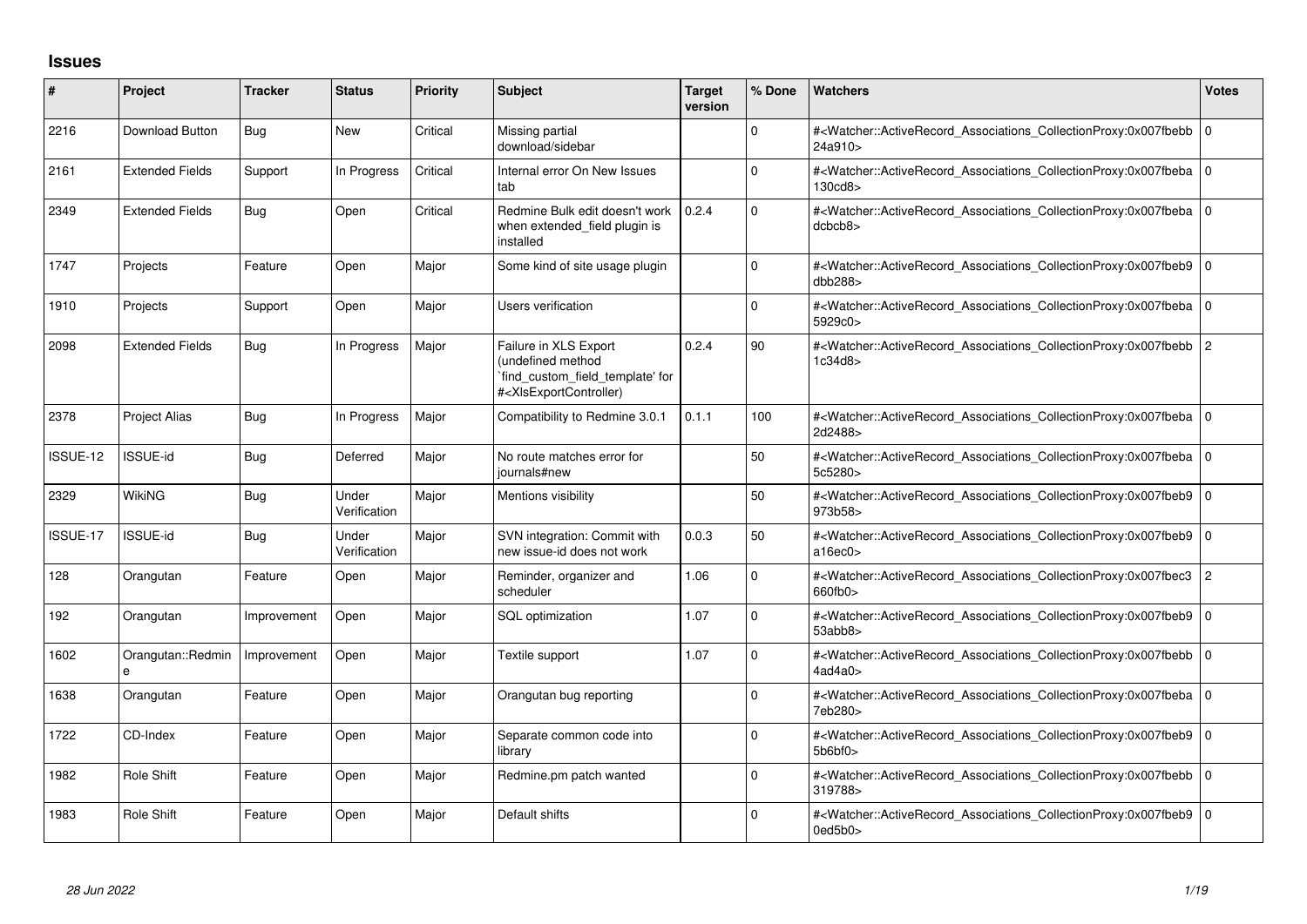| #    | Project                         | <b>Tracker</b> | <b>Status</b> | <b>Priority</b> | <b>Subject</b>                                                                | <b>Target</b><br>version | % Done         | Watchers                                                                                                                                                 | <b>Votes</b>   |
|------|---------------------------------|----------------|---------------|-----------------|-------------------------------------------------------------------------------|--------------------------|----------------|----------------------------------------------------------------------------------------------------------------------------------------------------------|----------------|
| 2165 | Download Button                 | Bug            | Open          | Major           | Error in email                                                                | 0.1.1                    | $\mathbf 0$    | # <watcher::activerecord 0<br="" associations="" collectionproxy:0x007fbeb9="">54f040&gt;</watcher::activerecord>                                        |                |
| 2343 | <b>SCM Creator</b><br>(+Github) | Bug            | Open          | Major           | Internal error when creating<br>projects having a List format<br>custom field | 0.5.1                    | $\Omega$       | # <watcher::activerecord_associations_collectionproxy:0x007fbec3<br>d084f8&gt;</watcher::activerecord_associations_collectionproxy:0x007fbec3<br>        | $\overline{0}$ |
| 2021 | Projects                        | Improvement    | Incomplete    | Major           | Spam protect                                                                  |                          | $\Omega$       | # <watcher::activerecord_associations_collectionproxy:0x007fbeba 0<br=""  ="">028408&gt;</watcher::activerecord_associations_collectionproxy:0x007fbeba> |                |
| 2362 | OpenID Fix                      | Bug            | Incomplete    | Major           | Redmine 3 Compatibilty                                                        |                          | 0              | # <watcher::activerecord_associations_collectionproxy:0x007fbeba 0<br=""  ="">e28918&gt;</watcher::activerecord_associations_collectionproxy:0x007fbeba> |                |
| 2080 | Projects                        | Enhancement    | New           | Normal          | Turkish translation                                                           |                          | 0              | # <watcher::activerecord_associations_collectionproxy:0x007fbebb 0<br=""  ="">0963d0&gt;</watcher::activerecord_associations_collectionproxy:0x007fbebb> |                |
| 2149 | <b>TOC</b>                      | Bug            | <b>New</b>    | Normal          | New dokuwiki default template<br>(from angua) make problem                    |                          | 0              | # <watcher::activerecord_associations_collectionproxy:0x007fbec3 0<br=""  ="">75c1d0&gt;</watcher::activerecord_associations_collectionproxy:0x007fbec3> |                |
| 2243 | RedWord                         | Improvement    | New           | Normal          | Show unapproved comments<br>for admins                                        |                          | 0              | # <watcher::activerecord_associations_collectionproxy:0x007fbeba 0<br="">717868&gt;</watcher::activerecord_associations_collectionproxy:0x007fbeba>      |                |
| 2305 | <b>Author Box</b>               | Translation    | New           | Normal          | Change Korean translation file<br>comment                                     |                          | 0              | # <watcher::activerecord_associations_collectionproxy:0x007fbec3<br>7d0030&gt;</watcher::activerecord_associations_collectionproxy:0x007fbec3<br>        | $\overline{0}$ |
| 2323 | Contact Form                    | Bug            | <b>New</b>    | Normal          | non-english characters on Full<br>name                                        |                          | 0              | # <watcher::activerecord_associations_collectionproxy:0x007fbeba 0<br=""  ="">763470&gt;</watcher::activerecord_associations_collectionproxy:0x007fbeba> |                |
| 2257 | Download Button                 | Patch          | New           | Normal          | Support for multiple downloads                                                |                          | $\Omega$       | # <watcher::activerecord_associations_collectionproxy:0x007fbeb9 0<br="">36eb18&gt;</watcher::activerecord_associations_collectionproxy:0x007fbeb9>      |                |
| 2289 | RedPress                        | Bug            | New           | Normal          | Hide moved news from the<br>project overview page                             |                          | 0              | # <watcher::activerecord_associations_collectionproxy:0x007fbeb9 0<br="">46bd68&gt;</watcher::activerecord_associations_collectionproxy:0x007fbeb9>      |                |
| 2308 | <b>Extended Fields</b>          | Translation    | New           | Normal          | Add Korean translation file<br>comment                                        | 0.2.4                    | $\Omega$       | # <watcher::activerecord_associations_collectionproxy:0x007fbeb8 0<br="">9645f0&gt;</watcher::activerecord_associations_collectionproxy:0x007fbeb8>      |                |
| 2309 | Meta                            | Translation    | New           | Normal          | Update korean translation to<br>0.2.3                                         |                          | 0              | # <watcher::activerecord_associations_collectionproxy:0x007fbeb8 0<br="">38faf8</watcher::activerecord_associations_collectionproxy:0x007fbeb8>          |                |
| 2310 | Sidebar Content                 | Translation    | New           | Normal          | Change Korean translation file<br>comment                                     |                          | $\Omega$       | # <watcher::activerecord_associations_collectionproxy:0x007fbeb9 0<br="">045568&gt;</watcher::activerecord_associations_collectionproxy:0x007fbeb9>      |                |
| 2399 | Projects                        | Support        | <b>New</b>    | Normal          | ChiliProject cleanup                                                          |                          | $\overline{0}$ | # <watcher::activerecord_associations_collectionproxy:0x007fbeba 0<br="">5ecdf8&gt;</watcher::activerecord_associations_collectionproxy:0x007fbeba>      |                |
| 2400 | Projects                        | Support        | <b>New</b>    | Normal          | Redmine < 3.x clean up                                                        |                          | 0              | # <watcher::activerecord_associations_collectionproxy:0x007fbeba 0<br=""  ="">2bc660&gt;</watcher::activerecord_associations_collectionproxy:0x007fbeba> |                |
| 2447 | <b>Extended Fields</b>          | <b>Bug</b>     | New           | Normal          | Support Redmine 4.0<br>NoMethodError: undefined<br>method `attr_protected'    |                          | $\mathbf 0$    | # <watcher::activerecord_associations_collectionproxy:0x007fbec3 0<br="">974d28&gt;</watcher::activerecord_associations_collectionproxy:0x007fbec3>      |                |
| 1989 | Projects                        | <b>Bug</b>     | In Progress   | Normal          | Кирилиця в рекламі                                                            |                          | 90             | # <watcher::activerecord 0<br="" associations="" collectionproxy:0x007fbeb9f="">46cb0&gt;</watcher::activerecord>                                        |                |
| 2312 | Like Button                     | Translation    | New           | Normal          | Add Korean translation file                                                   |                          | 0              | # <watcher::activerecord 0<br="" associations="" collectionproxy:0x007fbeba="">5c2558&gt;</watcher::activerecord>                                        |                |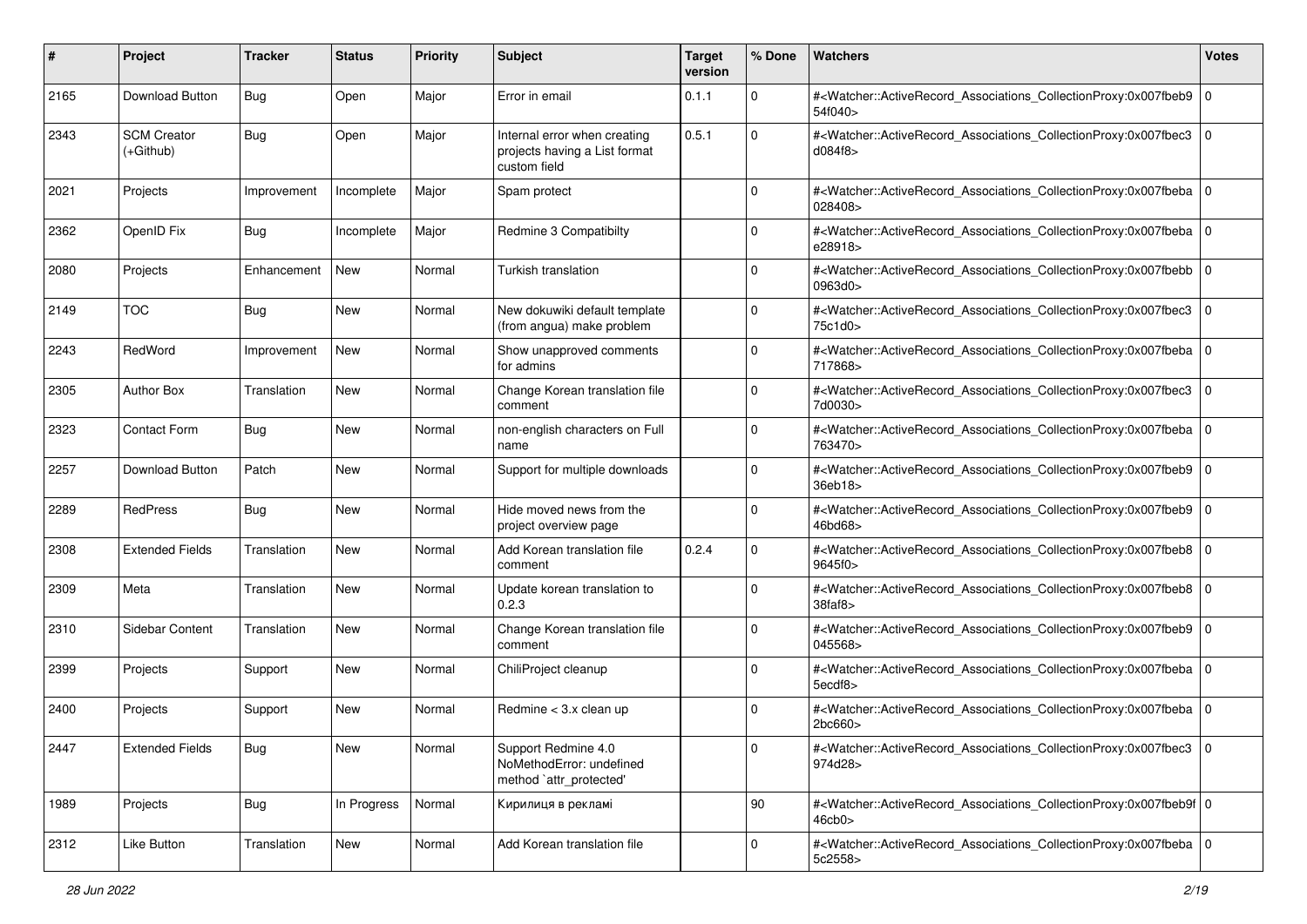| #    | Project                           | <b>Tracker</b> | <b>Status</b> | <b>Priority</b> | <b>Subject</b>                                                                              | <b>Target</b><br>version | % Done      | Watchers                                                                                                                                                          | <b>Votes</b> |
|------|-----------------------------------|----------------|---------------|-----------------|---------------------------------------------------------------------------------------------|--------------------------|-------------|-------------------------------------------------------------------------------------------------------------------------------------------------------------------|--------------|
| 2316 | Hooks Manager                     | Translation    | <b>New</b>    | Normal          | French translation                                                                          |                          | $\mathbf 0$ | # <watcher::activerecord_associations_collectionproxy:0x007fbeb8<br>aa<math>48e8</math></watcher::activerecord_associations_collectionproxy:0x007fbeb8<br>        | l O          |
| 2317 | Hooks Manager                     | Support        | New           | Normal          | Change Assignee on custom<br>field selection                                                |                          | $\mathbf 0$ | # <watcher::activerecord_associations_collectionproxy:0x007fbeb9f 0<br="">7bb90&gt;</watcher::activerecord_associations_collectionproxy:0x007fbeb9f>              |              |
| 2324 | <b>Contact Form</b>               | <b>Bug</b>     | New           | Normal          | Submitter information missing<br>on email.                                                  |                          | 0           | # <watcher::activerecord_associations_collectionproxy:0x007fbeba 0<br=""  ="">aa<math>62e0</math></watcher::activerecord_associations_collectionproxy:0x007fbeba> |              |
| 2327 | <b>Project Settings</b>           | <b>Bug</b>     | New           | Normal          | visual styles of sections are not<br>applied                                                |                          | $\mathbf 0$ | # <watcher::activerecord_associations_collectionproxy:0x007fbeb8<br>cb8260&gt;</watcher::activerecord_associations_collectionproxy:0x007fbeb8<br>                 | l O          |
| 1783 | Projects                          | <b>Bug</b>     | Open          | Normal          | Weird logouts                                                                               |                          | $\Omega$    | # <watcher::activerecord_associations_collectionproxy:0x007fbec3<br>c09d40&gt;</watcher::activerecord_associations_collectionproxy:0x007fbec3<br>                 | 0            |
| 2356 | <b>SCM Creator</b><br>(+Github)   | <b>Bug</b>     | New           | Normal          | Repositories not removed from<br>file system                                                |                          | $\Omega$    | # <watcher::activerecord_associations_collectionproxy:0x007fbeb8<br>20ab88&gt;</watcher::activerecord_associations_collectionproxy:0x007fbeb8<br>                 | l O          |
| 2377 | <b>WikiNG</b>                     | Support        | New           | Normal          | Custom macros work, but icon<br>macros do not                                               |                          | $\mathbf 0$ | # <watcher::activerecord_associations_collectionproxy:0x007fbeba<br>e5af08&gt;</watcher::activerecord_associations_collectionproxy:0x007fbeba<br>                 | l 0          |
| 2389 | <b>SCM Creator</b><br>$(+Github)$ | Feature        | <b>New</b>    | Normal          | Reporter, non members and<br>anonymous have too much<br>access by default                   |                          | $\mathbf 0$ | # <watcher::activerecord_associations_collectionproxy:0x007fbeb8<br>6cbcd0&gt;</watcher::activerecord_associations_collectionproxy:0x007fbeb8<br>                 | l O          |
| 2416 | Projects                          | Feature        | <b>New</b>    | Normal          | <b>Starred issues</b>                                                                       |                          | $\mathbf 0$ | # <watcher::activerecord_associations_collectionproxy:0x007fbec3<br>b624c8&gt;</watcher::activerecord_associations_collectionproxy:0x007fbec3<br>                 | l 0          |
| 1790 | Projects                          | Feature        | Open          | Normal          | Rotate logs                                                                                 |                          | $\Omega$    | # <watcher::activerecord_associations_collectionproxy:0x007fbeb9 0<br="">b9b638&gt;</watcher::activerecord_associations_collectionproxy:0x007fbeb9>               |              |
| 1799 | Projects                          | Bug            | Open          | Normal          | Thumbnail overflows issues on<br>overview page                                              |                          | $\mathbf 0$ | # <watcher::activerecord_associations_collectionproxy:0x007fbec3<br>7b3a20&gt;</watcher::activerecord_associations_collectionproxy:0x007fbec3<br>                 | $\Omega$     |
| 1842 | <b>Author Box</b>                 | Feature        | Open          | Normal          | Show multiple/all roles                                                                     | 1.0.0                    | $\Omega$    | # <watcher::activerecord_associations_collectionproxy:0x007fbebb<br>56ea10&gt;</watcher::activerecord_associations_collectionproxy:0x007fbebb<br>                 | 0            |
| 2420 | <b>SCM Creator</b><br>(+Github)   | <b>Bug</b>     | <b>New</b>    | Normal          | Creating a Github repository<br>fails                                                       |                          | 0           | # <watcher::activerecord_associations_collectionproxy:0x007fbeba 0<br=""  ="">884660&gt;</watcher::activerecord_associations_collectionproxy:0x007fbeba>          |              |
| 2421 | <b>SCM Creator</b><br>(+Github)   | <b>Bug</b>     | New           | Normal          | The access to Git is based on<br>projects identifier.                                       |                          | $\Omega$    | # <watcher::activerecord_associations_collectionproxy:0x007fbeb9 0<br="">e2de78&gt;</watcher::activerecord_associations_collectionproxy:0x007fbeb9>               |              |
| 2422 | Subscription                      | <b>Bug</b>     | New           | Normal          | User is not removed from<br>project_subscribers table when<br>user is deleted from Redmine. |                          | $\Omega$    | # <watcher::activerecord_associations_collectionproxy:0x007fbec3<br>ead7b8&gt;</watcher::activerecord_associations_collectionproxy:0x007fbec3<br>                 | l 0          |
| 1891 | Projects                          | Improvement    | Open          | Normal          | Add BASH & Perl CodeRay<br>scanners                                                         |                          | 0           | # <watcher::activerecord_associations_collectionproxy:0x007fbebb 0<br=""  ="">291090&gt;</watcher::activerecord_associations_collectionproxy:0x007fbebb>          |              |
| 2424 | CD-Index                          | Feature        | <b>New</b>    | Normal          | Option to skip thumbnail(s)                                                                 |                          | $\mathbf 0$ | # <watcher::activerecord_associations_collectionproxy:0x007fbec3 0<br=""  ="">79f3b8&gt;</watcher::activerecord_associations_collectionproxy:0x007fbec3>          |              |
| 2425 | CD-Index                          | Feature        | New           | Normal          | Content rating data for images<br>and videos                                                |                          | $\mathbf 0$ | # <watcher::activerecord_associations_collectionproxy:0x007fbeba 0<br="">8a3b78&gt;</watcher::activerecord_associations_collectionproxy:0x007fbeba>               |              |
| 2431 | Projects                          | Improvement    | New           | Normal          | Fix location of known_hosts for<br>www-data                                                 |                          | $\mathbf 0$ | # <watcher::activerecord 0<br="" associations="" collectionproxy:0x007fbeb9="">d68678&gt;</watcher::activerecord>                                                 |              |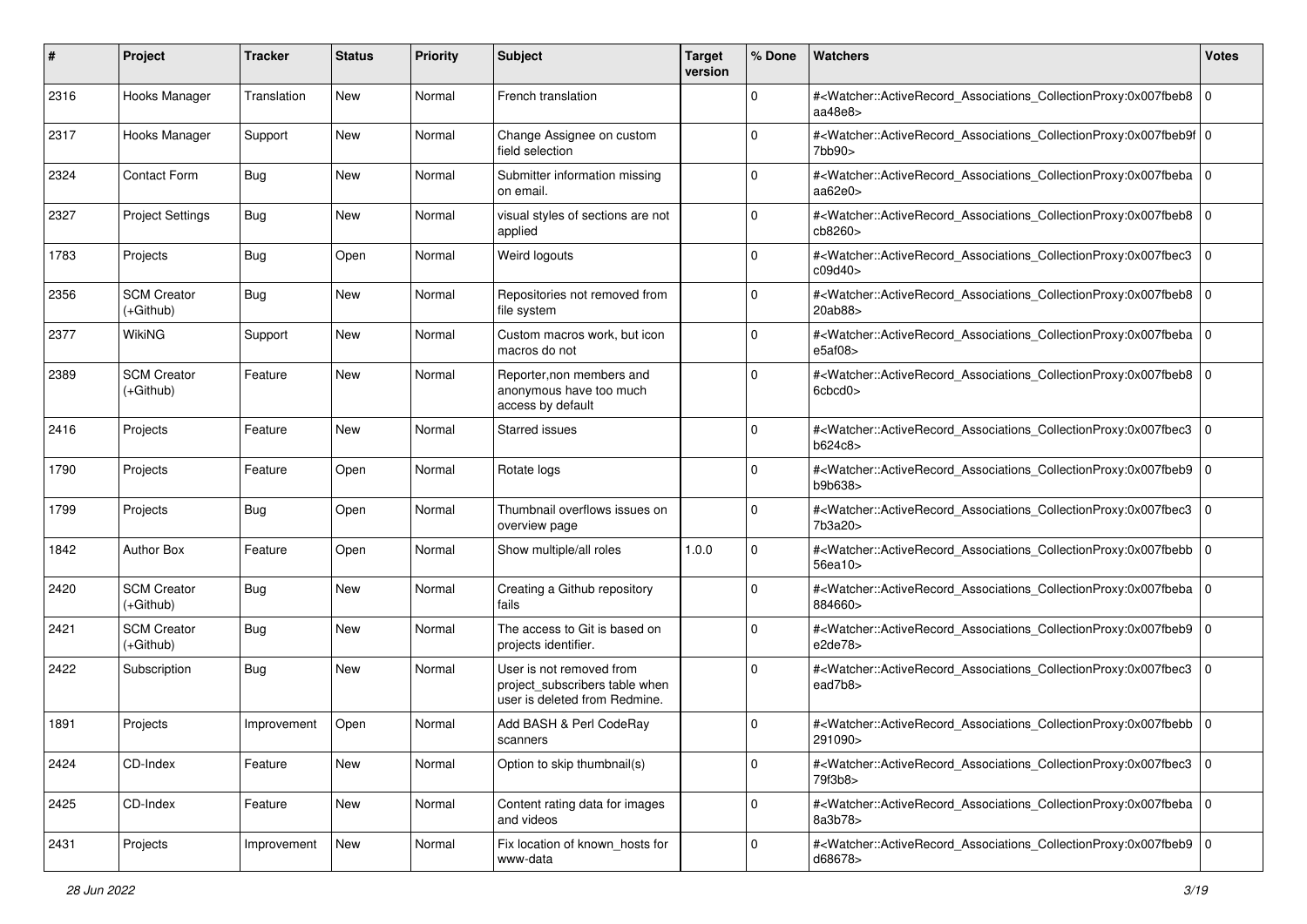| #    | <b>Project</b>                  | Tracker     | <b>Status</b> | <b>Priority</b> | <b>Subject</b>                                          | <b>Target</b><br>version | % Done   | <b>Watchers</b>                                                                                                                                              | <b>Votes</b>   |
|------|---------------------------------|-------------|---------------|-----------------|---------------------------------------------------------|--------------------------|----------|--------------------------------------------------------------------------------------------------------------------------------------------------------------|----------------|
| 1980 | WikiNG                          | Bug         | Open          | Normal          | Problem running plugin in<br>development mode           |                          | $\Omega$ | # <watcher::activerecord associations="" collectionproxy:0x007fbeb8<br="">161240&gt;</watcher::activerecord>                                                 | $-1$           |
| 1993 | Advertising                     | Feature     | Open          | Normal          | Which types of user                                     |                          | $\Omega$ | # <watcher::activerecord_associations_collectionproxy:0x007fbeb9 0<br=""  ="">530f78&gt;</watcher::activerecord_associations_collectionproxy:0x007fbeb9>     |                |
| 2446 | <b>SCM Creator</b><br>(+Github) | Patch       | New           | Normal          | Supports redmine 3.4                                    |                          | $\Omega$ | # <watcher::activerecord associations="" collectionproxy:0x007fbeba<br="">602d38&gt;</watcher::activerecord>                                                 | $\mathbf 0$    |
| 512  | Orangutan::Redmin               | Improvement | In Progress   | Normal          | Detect lunch time when<br>suggesting tasks              | 1.07                     | 50       | # <watcher::activerecord_associations_collectionproxy:0x007fbeba 3<br="">d05bd0</watcher::activerecord_associations_collectionproxy:0x007fbeba>              |                |
| 936  | Orangutan                       | Improvement | In Progress   | Normal          | Documentation                                           |                          | 30       | # <watcher::activerecord_associations_collectionproxy:0x007fbeba 0<br=""  ="">2f1db0</watcher::activerecord_associations_collectionproxy:0x007fbeba>         |                |
| 2108 | Projects                        | Bug         | Open          | Normal          | Weird export "button"                                   |                          | $\Omega$ | # <watcher::activerecord_associations_collectionproxy:0x007fbec3<br>6b4fc0</watcher::activerecord_associations_collectionproxy:0x007fbec3<br>                | $\Omega$       |
| 1716 | Projects                        | Feature     | In Progress   | Normal          | Orangutan video/chat demo                               |                          | 10       | # <watcher::activerecord 0<br="" associations="" collectionproxy:0x007fbeba=""  ="">137970&gt;</watcher::activerecord>                                       |                |
| 2321 | <b>RedPress</b>                 | Bug         | Open          | Normal          | Users are still able to register in<br><b>WordPress</b> |                          | $\Omega$ | # <watcher::activerecord 0<br="" associations="" collectionproxy:0x007fbebaf=""  ="">328b8&gt;</watcher::activerecord>                                       |                |
| 2131 | <b>Project Settings</b>         | Feature     | In Progress   | Normal          | Redmine 2 / Rails 3<br>compatibility                    |                          | 80       | # <watcher::activerecord associations="" collectionproxy:0x007fbeb9<br="">c010a0</watcher::activerecord>                                                     | $\overline{c}$ |
| 2227 | <b>Extended Fields</b>          | Feature     | In Progress   | Normal          | Altering form elements for<br>custom fields             | 0.2.4                    | 50       | # <watcher::activerecord_associations_collectionproxy:0x007fbeb9<br>cbd390<sub>&gt;</sub></watcher::activerecord_associations_collectionproxy:0x007fbeb9<br> | $\Omega$       |
| 2273 | Hooks Manager                   | Support     | In Progress   | Normal          | Hook is invalid                                         |                          | $\Omega$ | # <watcher::activerecord 0<br="" associations="" collectionproxy:0x007fbeba=""  ="">c68330&gt;</watcher::activerecord>                                       |                |
| 2285 | WordMine                        | Support     | In Progress   | Normal          | Can't get this to work                                  |                          | $\Omega$ | # <watcher::activerecord associations="" collectionproxy:0x007fbeba<br="">640188&gt;</watcher::activerecord>                                                 | $\mathbf 0$    |
| 2298 | RedWord                         | Support     | In Progress   | Normal          | Theme review by WordPress<br>reviewers                  |                          | 10       | # <watcher::activerecord 0<br="" associations="" collectionproxy:0x007fbeba=""  ="">bcc7f0</watcher::activerecord>                                           |                |
| 2318 | <b>Extended Fields</b>          | <b>Bug</b>  | In Progress   | Normal          | Issues as pdf                                           | 0.2.4                    | 90       | # <watcher::activerecord_associations_collectionproxy:0x007fbeba<br>123948&gt;</watcher::activerecord_associations_collectionproxy:0x007fbeba<br>            | $\Omega$       |
| 2359 | <b>Extended Fields</b>          | Bug         | In Progress   | Normal          | Extended fields plugin breaks<br>PDF export             | 0.2.4                    | 90       | # <watcher::activerecord 0<br="" associations="" collectionproxy:0x007fbebb=""  ="">089hf8</watcher::activerecord>                                           |                |
| 2365 | <b>Extended Fields</b>          | Feature     | In Progress   | Normal          | Adding Redmine 3.0 support                              | 0.2.4                    | 50       | # <watcher::activerecord associations="" collectionproxy:0x007fbec3<br="">832b18&gt;</watcher::activerecord>                                                 | $\mathbf 0$    |
| 2384 | Hooks Manager                   | <b>Bug</b>  | In Progress   | Normal          | Redmine v3?                                             | 1.0.2                    | 50       | # <watcher::activerecord_associations_collectionproxy:0x007fbeb9  <br="">9b2998&gt;</watcher::activerecord_associations_collectionproxy:0x007fbeb9>          | $\Omega$       |
| 2391 | <b>Contact Form</b>             | Support     | In Progress   | Normal          | Redmine 3.1 support?                                    | 0.1.2                    | 50       | # <watcher::activerecord_associations_collectionproxy:0x007fbeba  <br="">934880&gt;</watcher::activerecord_associations_collectionproxy:0x007fbeba>          | $\Omega$       |
| 2439 | Red-Andy                        | Support     | In Progress   | Normal          | Text color in add menu (+) is<br>too dark               | 1.10                     | 90       | # <watcher::activerecord associations="" collectionproxy:0x007fbeb8=""  <br="">4ccd08</watcher::activerecord>                                                | $\mathbf 0$    |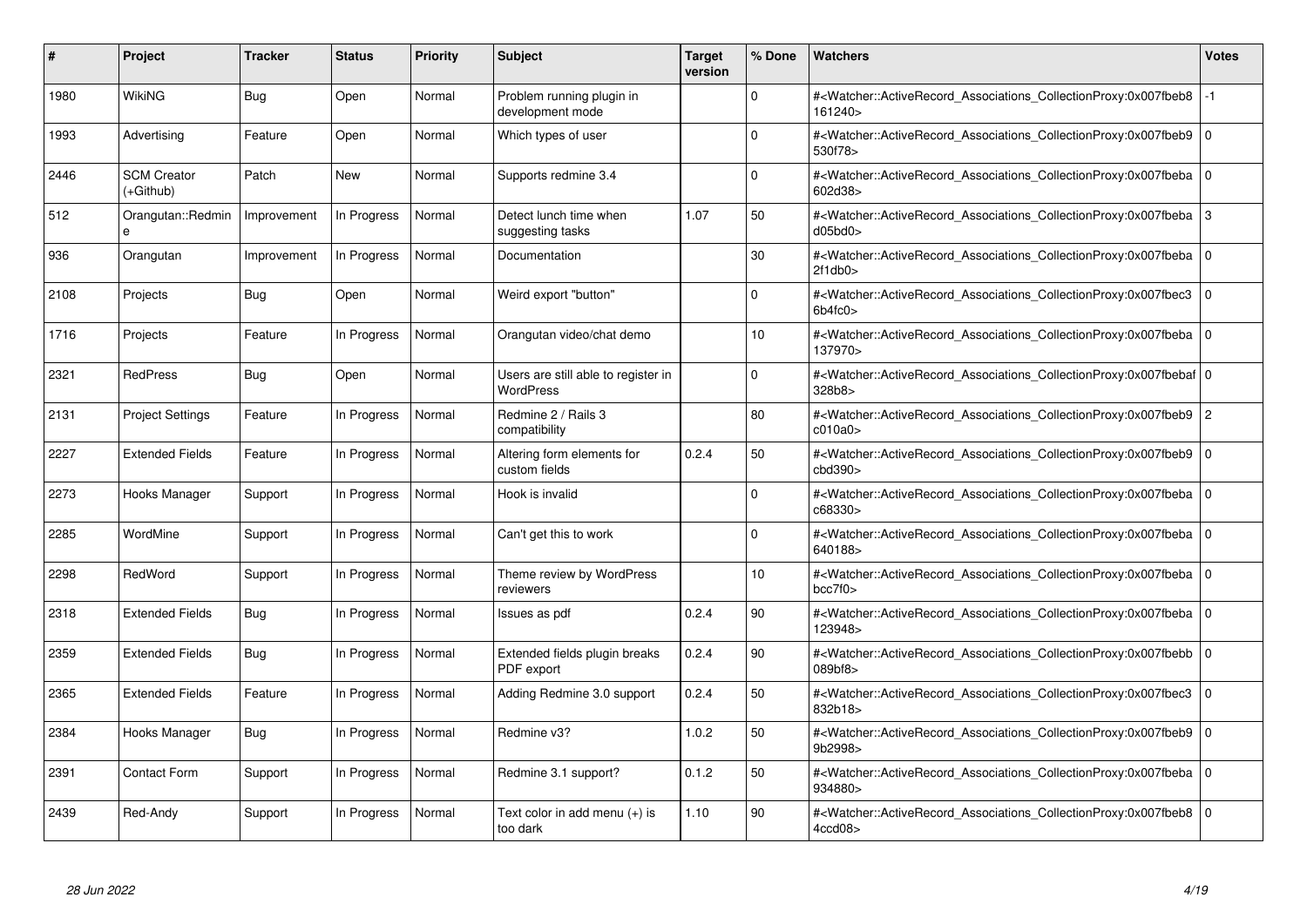| #    | Project                         | Tracker     | <b>Status</b>         | <b>Priority</b> | <b>Subject</b>                                                 | <b>Target</b><br>version | % Done      | <b>Watchers</b>                                                                                                                                           | <b>Votes</b>   |
|------|---------------------------------|-------------|-----------------------|-----------------|----------------------------------------------------------------|--------------------------|-------------|-----------------------------------------------------------------------------------------------------------------------------------------------------------|----------------|
| 1725 | Red-Andy                        | Feature     | Deferred              | Normal          | Stick footer to the bottom of a<br>page                        |                          | 50          | # <watcher::activerecord_associations_collectionproxy:0x007fbebb<br>0646f0&gt;</watcher::activerecord_associations_collectionproxy:0x007fbebb<br>         |                |
| 1828 | <b>Contact Form</b>             | Support     | Deferred              | Normal          | Incorrect from/reply to address<br>used in sent email          |                          | 40          | # <watcher::activerecord 0<br="" associations="" collectionproxy:0x007fbeb8=""  ="">8dfaa8&gt;</watcher::activerecord>                                    |                |
| 1878 | <b>SCM Creator</b><br>(+Github) | Support     | Deferred              | Normal          | Don't create bare GIt repository                               |                          | $\mathbf 0$ | # <watcher::activerecord associations="" collectionproxy:0x007fbeba<br="">6e4350&gt;</watcher::activerecord>                                              | $\mathbf 0$    |
| 1931 | WikiNG                          | Bug         | Deferred              | Normal          | it seems conflict with the<br>redmine ckeditor                 |                          | $\Omega$    | # <watcher::activerecord_associations_collectionproxy:0x007fbeb9<br>867598&gt;</watcher::activerecord_associations_collectionproxy:0x007fbeb9<br>         |                |
| 1943 | <b>Author Box</b>               | Feature     | Deferred              | Normal          | Author box layout change plan                                  |                          | $\Omega$    | # <watcher::activerecord associations="" collectionproxy:0x007fbeb8<br="">bc7270&gt;</watcher::activerecord>                                              | l 0            |
| 1985 | <b>Project Alias</b>            | Patch       | Deferred              | Normal          | Redmine.pm for Git supporting<br>project-aliases               |                          | $\Omega$    | # <watcher::activerecord 0<br="" associations="" collectionproxy:0x007fbec1f=""  ="">74338&gt;</watcher::activerecord>                                    |                |
| 2151 | Red-Andy                        | <b>Bug</b>  | Deferred              | Normal          | Conflict with sidebar hide plugin                              |                          | 30          | # <watcher::activerecord_associations_collectionproxy:0x007fbec1<br>d23728&gt;</watcher::activerecord_associations_collectionproxy:0x007fbec1<br>         | $\overline{0}$ |
| 2278 | <b>SCM Creator</b><br>(+Github) | Patch       | Deferred              | Normal          | Disable "Save repository" button<br>on new repositories        |                          | $\Omega$    | # <watcher::activerecord associations="" collectionproxy:0x007fbec7<br="">e06950&gt;</watcher::activerecord>                                              | l O            |
| 2322 | WikiNG                          | Bug         | Deferred              | Normal          | Viewing user pages does not<br>work after rename               |                          | $\Omega$    | # <watcher::activerecord associations="" collectionproxy:0x007fbec1<br="">8158f8&gt;</watcher::activerecord>                                              | $\overline{0}$ |
| 2024 | OpenID Fix                      | Patch       | Under<br>Verification | Normal          | Associate existing accounts by<br>email                        |                          | $\mathbf 0$ | # <watcher::activerecord_associations_collectionproxy:0x007fbec0 0<br="">3214d8&gt;</watcher::activerecord_associations_collectionproxy:0x007fbec0>       |                |
| 2290 | <b>SCM Creator</b><br>(+Github) | Patch       | Under<br>Verification | Normal          | Various improvements to plugin                                 | 0.5.1                    | 70          | # <watcher::activerecord_associations_collectionproxy:0x007fbec0f 0<br=""  ="">c4258&gt;</watcher::activerecord_associations_collectionproxy:0x007fbec0f> |                |
| 2307 | Download Button                 | Translation | Under<br>Verification | Normal          | Change Korean translation file<br>comment                      | 0.1.1                    | $\Omega$    | # <watcher::activerecord_associations_collectionproxy:0x007fbec7<br>ee47f0&gt;</watcher::activerecord_associations_collectionproxy:0x007fbec7<br>         | l o            |
| 2320 | <b>Extended Fields</b>          | Bug         | Under<br>Verification | Normal          | Internal error when opening<br>issues tab                      | 0.2.4                    | $\mathbf 0$ | # <watcher::activerecord associations="" collectionproxy:0x007fbec0<br="">cd1488&gt;</watcher::activerecord>                                              | $\mathbf 0$    |
| 2328 | <b>Extended Fields</b>          | Patch       | Under<br>Verification | Normal          | Make the Project type custom<br>fields sortable in issue lists | 0.2.4                    | $\mathbf 0$ | # <watcher::activerecord associations="" collectionproxy:0x007fbec1<br="">0abab8&gt;</watcher::activerecord>                                              | $\mathbf 0$    |
| 2341 | <b>Project Alias</b>            | Patch       | Under<br>Verification | Normal          | Underscore support for<br>Redmine                              | 0.1.1                    | $\Omega$    | # <watcher::activerecord_associations_collectionproxy:0x007fbec7<br>ef4fb0</watcher::activerecord_associations_collectionproxy:0x007fbec7<br>             | l 0            |
| 2350 | <b>Extended Fields</b>          | Bug         | Under<br>Verification | Normal          | Extended Field Values that are<br>nil produce an error         | 0.2.4                    | $\Omega$    | # <watcher::activerecord associations="" collectionproxy:0x007fbec0<br="">929998&gt;</watcher::activerecord>                                              | $\Omega$       |
| 2363 | Sidebar Content                 | Patch       | Under<br>Verification | Normal          | Sidebar Redmine 3.0.0                                          | 0.2.0                    | $\mathbf 0$ | # <watcher::activerecord associations="" collectionproxy:0x007fbec0<br="">d6e648&gt;</watcher::activerecord>                                              | $\overline{0}$ |
| 26   | Orangutan                       | Feature     | Open                  | Normal          | It would be greate to have a<br>reminder                       | 1.06                     | $\mathbf 0$ | # <watcher::activerecord associations="" collectionproxy:0x007fbec0<br="">ce3700&gt;</watcher::activerecord>                                              | $\mathbf 0$    |
| 180  | Orangutan::Redmin<br>e          | Feature     | Open                  | Normal          | Issue status changing                                          | 1.07                     | $\Omega$    | # <watcher::activerecord_associations_collectionproxy:0x007fbec0f 3<br="">e60b0</watcher::activerecord_associations_collectionproxy:0x007fbec0f>          |                |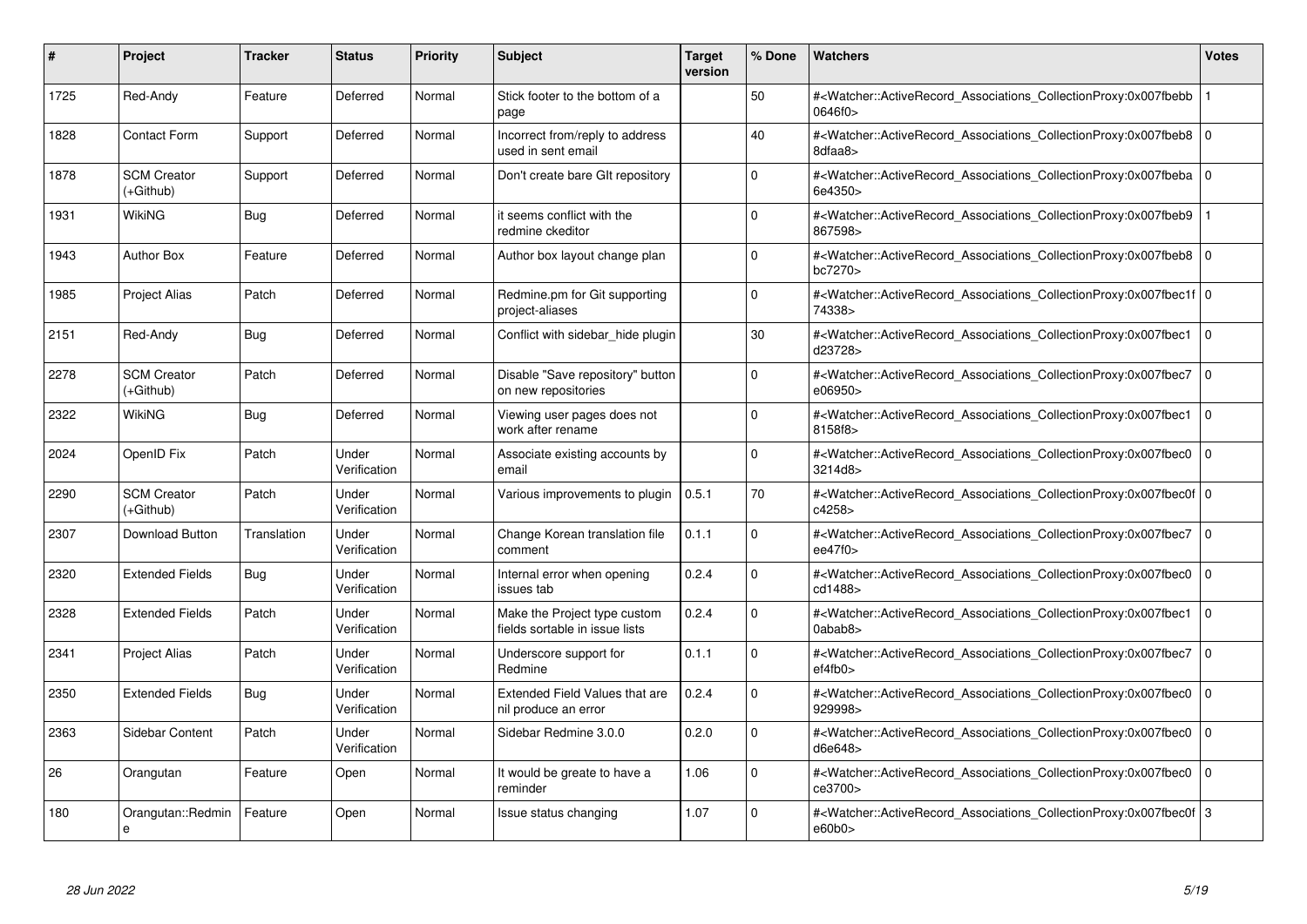| #    | Project                      | <b>Tracker</b> | <b>Status</b> | <b>Priority</b> | <b>Subject</b>                                                        | <b>Target</b><br>version | % Done       | Watchers                                                                                                                                                       | <b>Votes</b> |
|------|------------------------------|----------------|---------------|-----------------|-----------------------------------------------------------------------|--------------------------|--------------|----------------------------------------------------------------------------------------------------------------------------------------------------------------|--------------|
| 181  | Orangutan::Redmin<br>e       | Feature        | Open          | Normal          | Changing issue priority                                               | 1.07                     | $\mathbf 0$  | # <watcher::activerecord_associations_collectionproxy:0x007fbec7f<br>55360&gt;</watcher::activerecord_associations_collectionproxy:0x007fbec7f<br>             |              |
| 864  | Orangutan::Redmin<br>e       | Enhancement    | Open          | Normal          | Custom issues list format                                             | 1.07                     | 0            | # <watcher::activerecord_associations_collectionproxy:0x007fbec1<br>aa<math>20d0</math></watcher::activerecord_associations_collectionproxy:0x007fbec1<br>     | $\mathbf 0$  |
| 895  | Orangutan::Redmin<br>e       | Feature        | Open          | Normal          | Changing custom fields and<br>other issue properties                  | 1.07                     | 0            | # <watcher::activerecord_associations_collectionproxy:0x007fbec0<br>c3a588&gt;</watcher::activerecord_associations_collectionproxy:0x007fbec0<br>              |              |
| 918  | Orangutan                    | Improvement    | Open          | Normal          | Profiler/optimization                                                 | 1.07                     | 0            | # <watcher::activerecord_associations_collectionproxy:0x007fbec7f 0<br="">2e710&gt;</watcher::activerecord_associations_collectionproxy:0x007fbec7f>           |              |
| 1040 | Orangutan::Redmin<br>e       | Enhancement    | Open          | Normal          | Support all Redmine notification<br>types                             | 1.06                     | 0            | # <watcher::activerecord_associations_collectionproxy:0x007fbec0<br>abef10<math>&gt;</math></watcher::activerecord_associations_collectionproxy:0x007fbec0<br> | $\mathbf 0$  |
| 1298 | Orangutan                    | Improvement    | Open          | Normal          | Context help for some<br>Orangutan messages                           |                          | 0            | # <watcher::activerecord_associations_collectionproxy:0x007fbec6<br>cf8e38</watcher::activerecord_associations_collectionproxy:0x007fbec6<br>                  | $\mathbf 0$  |
| 1466 | Orangutan::Redmin            | Improvement    | Open          | Normal          | Hyperlinks in notifications                                           |                          | $\mathbf 0$  | # <watcher::activerecord_associations_collectionproxy:0x00557da9 0<br=""  ="">122268&gt;</watcher::activerecord_associations_collectionproxy:0x00557da9>       |              |
| 1562 | Orangutan                    | Enhancement    | Open          | Normal          | Localisation                                                          | 2.00                     | $\mathbf 0$  | # <watcher::activerecord_associations_collectionproxy:0x007fbeb8<br>485890&gt;</watcher::activerecord_associations_collectionproxy:0x007fbeb8<br>              | l O          |
| 1586 | Orangutan                    | Improvement    | Open          | Normal          | Installation command line helper                                      | 1.08                     | $\mathbf 0$  | # <watcher::activerecord_associations_collectionproxy:0x007fbebaf 0<br=""  ="">8df60&gt;</watcher::activerecord_associations_collectionproxy:0x007fbebaf>      |              |
| 1597 | Orangutan::Redmin<br>e       | Improvement    | Open          | Normal          | Support Redmine 1.1.0 "No<br>events"                                  | 1.08                     | 0            | # <watcher::activerecord_associations_collectionproxy:0x007fbeb9 0<br="">dda1d8</watcher::activerecord_associations_collectionproxy:0x007fbeb9>                |              |
| 1604 | Orangutan::Redmin<br>e       | Improvement    | Open          | Normal          | Notify also about other<br>important events on subscribed<br>projects | 1.06                     | $\Omega$     | # <watcher::activerecord_associations_collectionproxy:0x007fbeb9 0<br=""  ="">591468&gt;</watcher::activerecord_associations_collectionproxy:0x007fbeb9>       |              |
| 1609 | Orangutan::Redmin<br>e       | Improvement    | Open          | Normal          | Use text similarity score when<br>suggesting renaming or<br>replacing | 1.07                     | $\Omega$     | # <watcher::activerecord_associations_collectionproxy:0x007fbeba<br>28f278&gt;</watcher::activerecord_associations_collectionproxy:0x007fbeba<br>              | l O          |
| 1613 | Orangutan::Redmin   Bug<br>e |                | Open          | Normal          | Guarantee that a notification will<br>come to end user                | 1.08                     | $\Omega$     | # <watcher::activerecord_associations_collectionproxy:0x007fbeb9<br>bed0c8&gt;</watcher::activerecord_associations_collectionproxy:0x007fbeb9<br>              |              |
| 1616 | Orangutan::Redmin<br>e       | Enhancement    | Open          | Normal          | Redmine notification for<br>changes made in Orangutan                 | 1.08                     | 0            | # <watcher::activerecord_associations_collectionproxy:0x007fbeb9<br>ee43a8</watcher::activerecord_associations_collectionproxy:0x007fbeb9<br>                  |              |
| 1620 | Orangutan                    | Improvement    | Open          | Normal          | Fix foreign handlers API                                              | 2.00                     | $\mathbf 0$  | # <watcher::activerecord_associations_collectionproxy:0x007fbeb9 0<br="">b10ec0</watcher::activerecord_associations_collectionproxy:0x007fbeb9>                |              |
| 1624 | Orangutan                    | Enhancement    | Open          | Normal          | ChiliProject support                                                  |                          | 0            | # <watcher::activerecord_associations_collectionproxy:0x007fbebb 0<br=""  ="">3e4988&gt;</watcher::activerecord_associations_collectionproxy:0x007fbebb>       |              |
| 1678 | Orangutan::Redmin<br>e       | Improvement    | Open          | Normal          | Suggest changing issue when<br>default issue is closed                | 1.07                     | $\mathbf 0$  | # <watcher::activerecord_associations_collectionproxy:0x007fbeb8 0<br=""  ="">be1a30&gt;</watcher::activerecord_associations_collectionproxy:0x007fbeb8>       |              |
| 1680 | Orangutan::Redmin   Bug<br>e |                | Open          | Normal          | <b>Cancelling Comment context</b>                                     |                          | $\mathbf{0}$ | # <watcher::activerecord_associations_collectionproxy:0x007fbeba 0<br="">753c00&gt;</watcher::activerecord_associations_collectionproxy:0x007fbeba>            |              |
| 1682 | Orangutan                    | Improvement    | Open          | Normal          | Take into account if time<br>tracking module is enabled               | 1.06                     | 0            | # <watcher::activerecord associations="" collectionproxy:0x007fbec3<br="">95d510&gt;</watcher::activerecord>                                                   | l o          |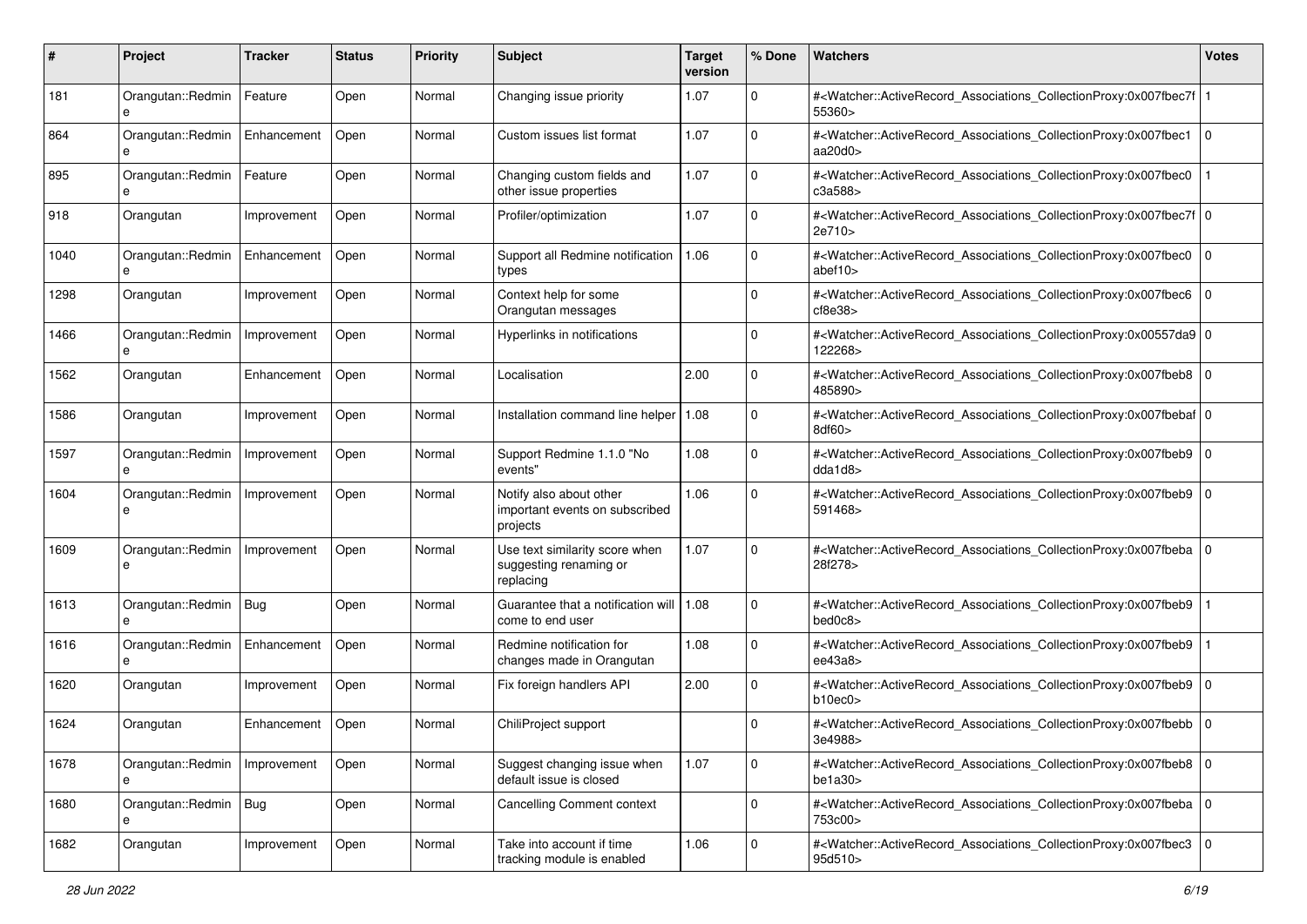| #    | Project                         | Tracker     | <b>Status</b> | <b>Priority</b> | <b>Subject</b>                                          | <b>Target</b><br>version | % Done   | <b>Watchers</b>                                                                                                                                          | <b>Votes</b> |
|------|---------------------------------|-------------|---------------|-----------------|---------------------------------------------------------|--------------------------|----------|----------------------------------------------------------------------------------------------------------------------------------------------------------|--------------|
| 1687 | Meta                            | Feature     | Open          | Normal          | Global Meta tags, Meta tags per<br>project and per page |                          | $\Omega$ | # <watcher::activerecord_associations_collectionproxy:0x007fbeb8<br>8f6140&gt;</watcher::activerecord_associations_collectionproxy:0x007fbeb8<br>        | $\mathbf 0$  |
| 1695 | Sidebar Content                 | Feature     | Open          | Normal          | Multiple contents                                       | 0.2.0                    | $\Omega$ | # <watcher::activerecord 0<br="" associations="" collectionproxy:0x007fbebb=""  ="">4ade00&gt;</watcher::activerecord>                                   |              |
| 1723 | CD-Index                        | Feature     | Open          | Normal          | PHP module                                              |                          | $\Omega$ | # <watcher::activerecord_associations_collectionproxy:0x007fbec3<br>50c628&gt;</watcher::activerecord_associations_collectionproxy:0x007fbec3<br>        | $\mathbf 0$  |
| 1733 | CD-Index                        | Feature     | Open          | Normal          | Put more info about the media<br>into header            |                          | $\Omega$ | # <watcher::activerecord_associations_collectionproxy:0x007fbeb9 0<br=""  ="">5b5fc0</watcher::activerecord_associations_collectionproxy:0x007fbeb9>     |              |
| 1736 | CD-Index                        | Feature     | Open          | Normal          | Command-line options and<br>environmental variables     |                          | $\Omega$ | # <watcher::activerecord associations="" collectionproxy:0x007fbeba<br="">4a4fb8</watcher::activerecord>                                                 | $\mathbf 0$  |
| 1739 | CD-Index                        | Feature     | Open          | Normal          | Debian package                                          |                          | $\Omega$ | # <watcher::activerecord_associations_collectionproxy:0x007fbeb9<br>64e3b0&gt;</watcher::activerecord_associations_collectionproxy:0x007fbeb9<br>        |              |
| 1763 | <b>SCM Creator</b><br>(+Github) | Bug         | Open          | Normal          | 'Create repository" button<br>hiding is too restrictive |                          | $\Omega$ | # <watcher::activerecord_associations_collectionproxy:0x007fbeba  <br="">055200&gt;</watcher::activerecord_associations_collectionproxy:0x007fbeba>      | $\mathbf 0$  |
| 1771 | Sidebar Content                 | Feature     | Open          | Normal          | Global contents                                         | 0.2.0                    | $\Omega$ | # <watcher::activerecord associations="" collectionproxy:0x007fbec3=""  <br="">8f24b8&gt;</watcher::activerecord>                                        | $\mathbf 0$  |
| 1784 | Hooks Manager                   | Feature     | Open          | Normal          | Support per-project Ads                                 |                          | $\Omega$ | # <watcher::activerecord_associations_collectionproxy:0x007fbeba 0<br=""  ="">028e58&gt;</watcher::activerecord_associations_collectionproxy:0x007fbeba> |              |
| 1796 | Projects                        | Feature     | Open          | Normal          | <b>Translations helper</b>                              |                          | $\Omega$ | # <watcher::activerecord_associations_collectionproxy:0x007fbeba 0<br="">e29688&gt;</watcher::activerecord_associations_collectionproxy:0x007fbeba>      |              |
| 1812 | <b>Author Box</b>               | Feature     | Open          | Normal          | Custom fields support                                   | 1.0.0                    | $\Omega$ | # <watcher::activerecord associations="" collectionproxy:0x007fbec3<br="">ced5b8&gt;</watcher::activerecord>                                             | $\mathbf 0$  |
| 1829 | Projects                        | Feature     | Open          | Normal          | A project generator from<br>templates                   |                          | $\Omega$ | # <watcher::activerecord_associations_collectionproxy:0x007fbeba 0<br=""  ="">b7d128&gt;</watcher::activerecord_associations_collectionproxy:0x007fbeba> |              |
| 1853 | Projects                        | Support     | Open          | Normal          | Customizer                                              |                          | $\Omega$ | # <watcher::activerecord_associations_collectionproxy:0x007fbeba  <br="">54e978&gt;</watcher::activerecord_associations_collectionproxy:0x007fbeba>      | $\mathbf 0$  |
| 1858 | <b>SCM Creator</b><br>(+Github) | Feature     | Open          | Normal          | New Wiki/Textile macro                                  |                          | $\Omega$ | # <watcher::activerecord associations="" collectionproxy:0x007fbeba<br="">45b138&gt;</watcher::activerecord>                                             | $\mathbf 0$  |
| 1888 | Orangutan::Redmin               | Feature     | Open          | Normal          | Reuse past tasks                                        |                          | $\Omega$ | # <watcher::activerecord_associations_collectionproxy:0x007fbeba 0<br=""  ="">63edb0&gt;</watcher::activerecord_associations_collectionproxy:0x007fbeba> |              |
| 1905 | Orangutan                       | Feature     | Open          | Normal          | <b>SCM</b> monkey                                       |                          | $\Omega$ | # <watcher::activerecord_associations_collectionproxy:0x007fbeba<br>279ec8&gt;</watcher::activerecord_associations_collectionproxy:0x007fbeba<br>        | $\mathbf 0$  |
| 1947 | <b>Extended Fields</b>          | Feature     | Open          | Normal          | Visible for admins only                                 |                          | $\Omega$ | # <watcher::activerecord associations="" collectionproxy:0x007fbeb8<br="">790b70&gt;</watcher::activerecord>                                             | $\mathbf 0$  |
| 1968 | Orangutan                       | Feature     | Open          | Normal          | Creating a new issue                                    | 1.06                     | $\Omega$ | # <watcher::activerecord associations="" collectionproxy:0x007fbeb9<br="">0fe040&gt;</watcher::activerecord>                                             | $\mathbf 0$  |
| 1969 | Projects                        | Improvement | Open          | Normal          | Vote plugin                                             |                          | $\Omega$ | # <watcher::activerecord_associations_collectionproxy:0x007fbeb9 0<br=""  ="">123e80&gt;</watcher::activerecord_associations_collectionproxy:0x007fbeb9> |              |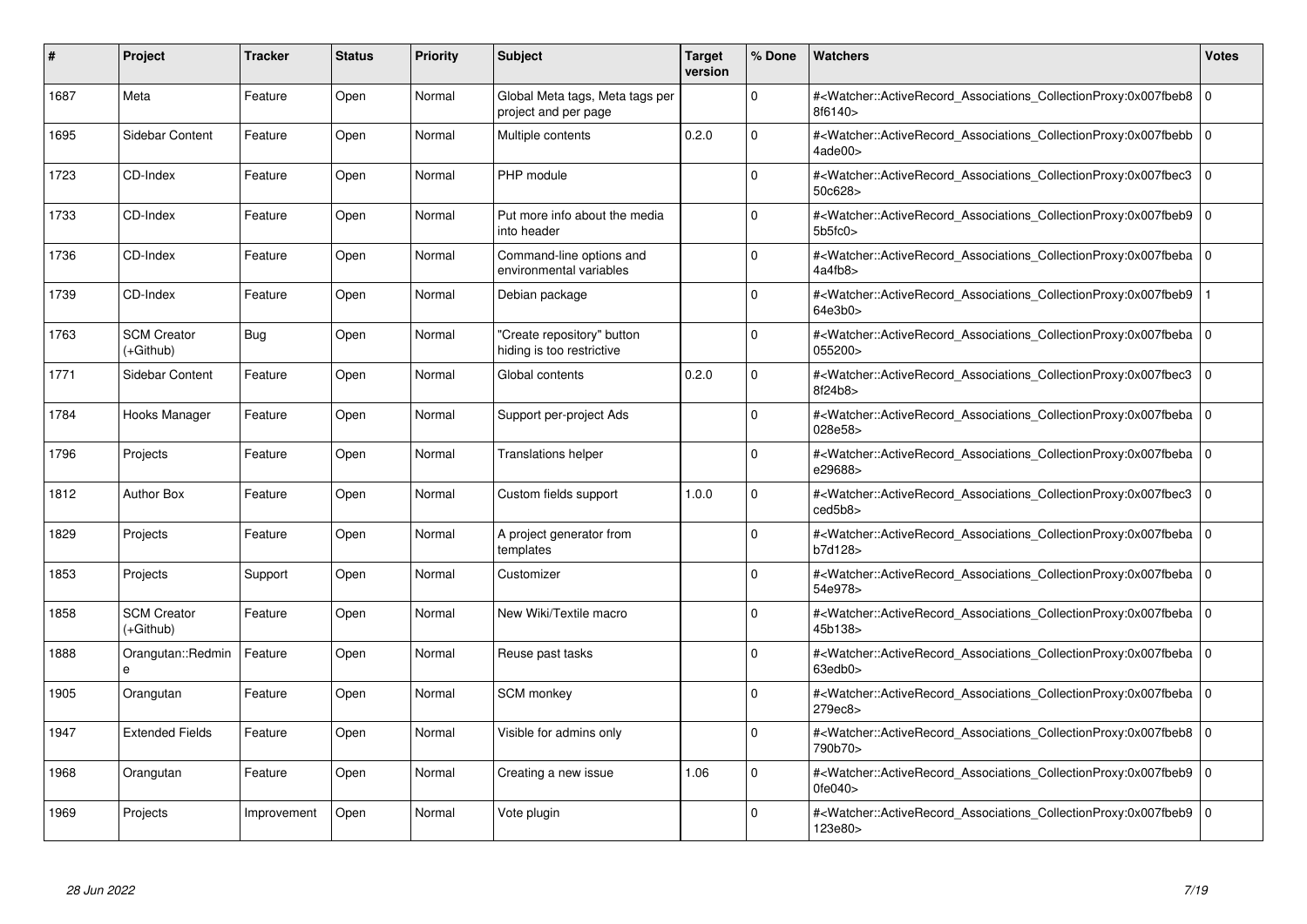| #    | Project                           | <b>Tracker</b> | <b>Status</b> | <b>Priority</b> | Subject                                                                                                                  | <b>Target</b><br>version | % Done      | Watchers                                                                                                                                                 | <b>Votes</b>   |
|------|-----------------------------------|----------------|---------------|-----------------|--------------------------------------------------------------------------------------------------------------------------|--------------------------|-------------|----------------------------------------------------------------------------------------------------------------------------------------------------------|----------------|
| 1977 | WikiNG                            | Feature        | Open          | Normal          | Conditional macro for users &<br>groups                                                                                  |                          | $\mathbf 0$ | # <watcher::activerecord_associations_collectionproxy:0x007fbeb9<br>2d89d8&gt;</watcher::activerecord_associations_collectionproxy:0x007fbeb9<br>        | 2              |
| 1981 | Subscription                      | Feature        | Open          | Normal          | Site-wide notifications                                                                                                  |                          | $\Omega$    | # <watcher::activerecord_associations_collectionproxy:0x007fbec3<br>942d28&gt;</watcher::activerecord_associations_collectionproxy:0x007fbec3<br>        |                |
| 1995 | <b>Extended Fields</b>            | Feature        | Open          | Normal          | Checklist                                                                                                                |                          | 0           | # <watcher::activerecord_associations_collectionproxy:0x007fbeba 0<br=""  ="">5ec880&gt;</watcher::activerecord_associations_collectionproxy:0x007fbeba> |                |
| 2018 | <b>Extended Fields</b>            | Feature        | Open          | Normal          | database query cutsom field<br>type                                                                                      |                          | $\mathbf 0$ | # <watcher::activerecord_associations_collectionproxy:0x007fbeba<br>4aef90&gt;</watcher::activerecord_associations_collectionproxy:0x007fbeba<br>        |                |
| 2019 | <b>Extended Fields</b>            | Feature        | Open          | Normal          | Custom field type web service                                                                                            |                          | $\Omega$    | # <watcher::activerecord_associations_collectionproxy:0x007fbec3<br>7f4d40&gt;</watcher::activerecord_associations_collectionproxy:0x007fbec3<br>        | 0              |
| 2026 | <b>Extended Fields</b>            | Feature        | Open          | Normal          | Sizing defaults for custom fields                                                                                        |                          | $\Omega$    | # <watcher::activerecord_associations_collectionproxy:0x007fbeb9 0<br="">b46cc8</watcher::activerecord_associations_collectionproxy:0x007fbeb9>          |                |
| 2053 | <b>SCM Creator</b><br>(+Github)   | Feature        | Open          | Normal          | Set repository path according to<br>identifier when using multiple<br>repositories                                       |                          | $\Omega$    | # <watcher::activerecord_associations_collectionproxy:0x007fbec3<br>918c30&gt;</watcher::activerecord_associations_collectionproxy:0x007fbec3<br>        |                |
| 2054 | <b>Like Button</b>                | Feature        | Open          | Normal          | Add URL setting                                                                                                          |                          | $\Omega$    | # <watcher::activerecord_associations_collectionproxy:0x007fbec3<br>dd9120&gt;</watcher::activerecord_associations_collectionproxy:0x007fbec3<br>        | 0              |
| 2075 | <b>SCM Creator</b><br>$(+Github)$ | Feature        | Open          | Normal          | Make an option to fully<br>automate repository creation<br>without editing the URL field                                 |                          | $\Omega$    | # <watcher::activerecord_associations_collectionproxy:0x007fbeba 2<br="">2c2ee8</watcher::activerecord_associations_collectionproxy:0x007fbeba>          |                |
| 2085 | <b>WikiNG</b>                     | Feature        | Open          | Normal          | Twitter status                                                                                                           |                          | $\mathbf 0$ | # <watcher::activerecord_associations_collectionproxy:0x007fbeba 0<br="">023390&gt;</watcher::activerecord_associations_collectionproxy:0x007fbeba>      |                |
| 2088 | WikiNG                            | Enhancement    | Open          | Normal          | <b>Add WikiNG buttons</b><br>everywhere to the editing<br>toolbar                                                        |                          | $\Omega$    | # <watcher::activerecord_associations_collectionproxy:0x007fbeba<br>167260&gt;</watcher::activerecord_associations_collectionproxy:0x007fbeba<br>        |                |
| 2105 | <b>SCM Creator</b><br>$(+Github)$ | Feature        | Open          | Normal          | Integrate with existing scm<br>system                                                                                    |                          | $\mathbf 0$ | # <watcher::activerecord_associations_collectionproxy:0x007fbeb8 0<br="">bc9e58</watcher::activerecord_associations_collectionproxy:0x007fbeb8>          |                |
| 2107 | <b>Extended Fields</b>            | Support        | Open          | Normal          | WiKi formatting support to<br>custom field                                                                               |                          | $\Omega$    | # <watcher::activerecord_associations_collectionproxy:0x007fbeba<br>415d18&gt;</watcher::activerecord_associations_collectionproxy:0x007fbeba<br>        | l O            |
| 2109 | Sidebar Content                   | Feature        | Open          | Normal          | Sidebar for global pages, which<br>do not have one                                                                       | 0.2.0                    | $\Omega$    | # <watcher::activerecord_associations_collectionproxy:0x007fbeb8 0<br="">3d39b0&gt;</watcher::activerecord_associations_collectionproxy:0x007fbeb8>      |                |
| 2111 | <b>SCM Creator</b><br>$(+Github)$ | Support        | Open          | Normal          | "Adding local repositories was<br>denied by the administrator"<br>message given when creating<br>SVN or Git repositories |                          | $\Omega$    | # <watcher::activerecord_associations_collectionproxy:0x007fbebb<br>0f1410&gt;</watcher::activerecord_associations_collectionproxy:0x007fbebb<br>        | $\overline{0}$ |
| 2114 | <b>Extended Fields</b>            | Feature        | Open          | Normal          | LDAP attributes for user custom<br>fields                                                                                |                          | 0           | # <watcher::activerecord_associations_collectionproxy:0x007fbeba 0<br=""  ="">d93340&gt;</watcher::activerecord_associations_collectionproxy:0x007fbeba> |                |
| 2117 | <b>Extended Fields</b>            | Feature        | Open          | Normal          | User list filter                                                                                                         |                          | 0           | # <watcher::activerecord_associations_collectionproxy:0x007fbeb8 0<br="">680ed8&gt;</watcher::activerecord_associations_collectionproxy:0x007fbeb8>      |                |
| 2132 | Download Button                   | Feature        | Open          | Normal          | Per version button                                                                                                       |                          | 0           | # <watcher::activerecord_associations_collectionproxy:0x007fbeba 0<br="">5b02e0</watcher::activerecord_associations_collectionproxy:0x007fbeba>          |                |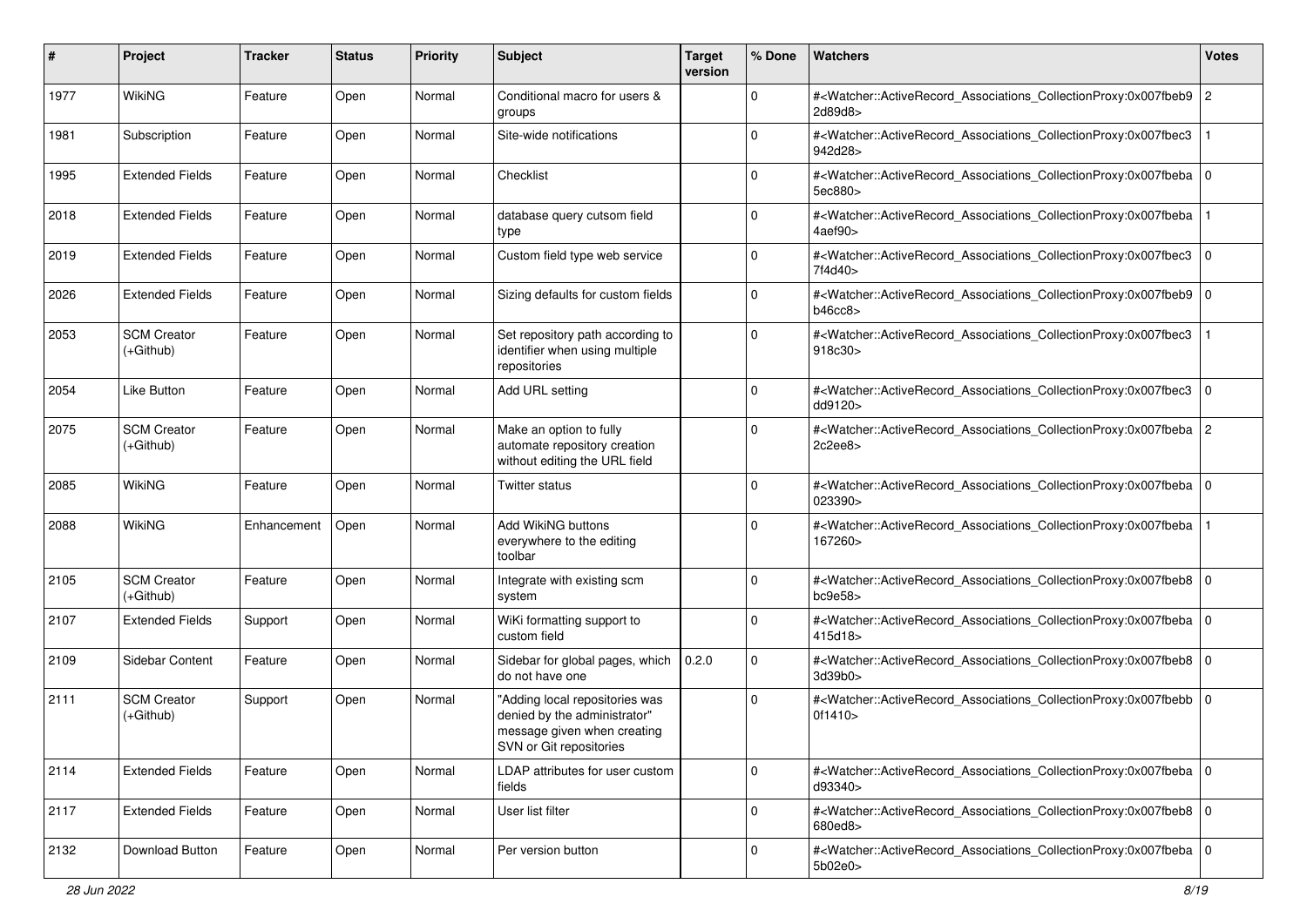| #    | Project                         | Tracker     | <b>Status</b> | <b>Priority</b> | <b>Subject</b>                                                    | <b>Target</b><br>version | % Done   | <b>Watchers</b>                                                                                                                                          | <b>Votes</b> |
|------|---------------------------------|-------------|---------------|-----------------|-------------------------------------------------------------------|--------------------------|----------|----------------------------------------------------------------------------------------------------------------------------------------------------------|--------------|
| 2145 | Meta                            | Feature     | Open          | Normal          | Support Facebook publishing<br>through Graph API                  |                          | $\Omega$ | # <watcher::activerecord associations="" collectionproxy:0x007fbec3<br="">c00358&gt;</watcher::activerecord>                                             | $\mathbf 0$  |
| 2148 | Meta                            | Feature     | Open          | Normal          | Cache meta tags                                                   |                          | $\Omega$ | # <watcher::activerecord associations="" collectionproxy:0x007fbec3<br="">96a210&gt;</watcher::activerecord>                                             | $\mathbf 0$  |
| 2157 | Projects                        | Feature     | Open          | Normal          | Short activity messages                                           |                          | $\Omega$ | # <watcher::activerecord_associations_collectionproxy:0x007fbeb9<br>9ad038&gt;</watcher::activerecord_associations_collectionproxy:0x007fbeb9<br>        | $\Omega$     |
| 2196 | <b>Extended Fields</b>          | Support     | Open          | Normal          | Default values for "Wiki text"<br>custom fields not being applied |                          | $\Omega$ | # <watcher::activerecord_associations_collectionproxy:0x007fbebb 0<br="">293250&gt;</watcher::activerecord_associations_collectionproxy:0x007fbebb>      |              |
| 2210 | Hooks Manager                   | Feature     | Open          | Normal          | Sidebar access from other<br>hooks                                |                          | $\Omega$ | # <watcher::activerecord_associations_collectionproxy:0x007fbebb<br>039c70&gt;</watcher::activerecord_associations_collectionproxy:0x007fbebb<br>        | $\Omega$     |
| 2219 | <b>Project Sections</b>         | Feature     | Open          | Normal          | Wiki rule for section                                             |                          | $\Omega$ | # <watcher::activerecord 0<br="" associations="" collectionproxy:0x007fbeb9=""  ="">e0acc0</watcher::activerecord>                                       |              |
| 2223 | <b>Extended Fields</b>          | Feature     | Open          | Normal          | Linked list custom field                                          |                          | $\Omega$ | # <watcher::activerecord_associations_collectionproxy:0x007fbeba<br>5d9b68</watcher::activerecord_associations_collectionproxy:0x007fbeba<br>            | $\mathbf 0$  |
| 2237 | <b>Contact Form</b>             | <b>Bug</b>  | Open          | Normal          | Spam protection (looks like<br>0.1.0 is spam prone)               |                          | $\Omega$ | # <watcher::activerecord_associations_collectionproxy:0x007fbeb8 0<br=""  ="">9cca60</watcher::activerecord_associations_collectionproxy:0x007fbeb8>     |              |
| 2245 | RedWord                         | Improvement | Open          | Normal          | Hellip in project titles                                          |                          | $\Omega$ | # <watcher::activerecord associations="" collectionproxy:0x007fbeba<br="">4a9400&gt;</watcher::activerecord>                                             | $\mathbf 0$  |
| 2246 | <b>RedPress</b>                 | Feature     | Open          | Normal          | Wiki syntax for blog posts                                        |                          | $\Omega$ | # <watcher::activerecord_associations_collectionproxy:0x007fbeba 0<br=""  ="">7479c8&gt;</watcher::activerecord_associations_collectionproxy:0x007fbeba> |              |
| 2247 | <b>RedPress</b>                 | Improvement | Open          | Normal          | Redirect back after logout                                        |                          | $\Omega$ | # <watcher::activerecord associations="" collectionproxy:0x007fbeba<br="">6c2430&gt;</watcher::activerecord>                                             | $\mathbf 0$  |
| 2248 | <b>RedPress</b>                 | Feature     | Open          | Normal          | Latest blog posts in Redmine                                      |                          | $\Omega$ | # <watcher::activerecord_associations_collectionproxy:0x007fbec3 0<br=""  ="">908060&gt;</watcher::activerecord_associations_collectionproxy:0x007fbec3> |              |
| 2250 | WikiNG                          | Support     | Open          | Normal          | Textilizable fix in Redmine                                       |                          | $\Omega$ | # <watcher::activerecord associations="" collectionproxy:0x007fbec3<br="">6b58a8</watcher::activerecord>                                                 | $\mathbf 0$  |
| 2271 | Meta                            | Feature     | Open          | Normal          | Default image for<br>OpenGraph/Twitter Cards                      |                          | $\Omega$ | # <watcher::activerecord 0<br="" associations="" collectionproxy:0x007fbeba=""  ="">616540&gt;</watcher::activerecord>                                   |              |
| 2291 | <b>SCM Creator</b><br>(+Github) | Feature     | Open          | Normal          | Creator interface needs to be<br>simplified                       |                          | $\Omega$ | # <watcher::activerecord_associations_collectionproxy:0x007fbeb9 0<br="">773ce0&gt;</watcher::activerecord_associations_collectionproxy:0x007fbeb9>      |              |
| 2303 | Meta                            | Feature     | Open          | Normal          | Improve internal API                                              |                          | $\Omega$ | # <watcher::activerecord associations="" collectionproxy:0x007fbeb8=""  <br="">66f3e0</watcher::activerecord>                                            | $\mathbf 0$  |
| 2304 | Meta                            | Support     | Open          | Normal          | Ask Redmine guys to add hooks<br>to the core                      |                          | $\Omega$ | # <watcher::activerecord_associations_collectionproxy:0x007fbeba 0<br=""  ="">2634e8&gt;</watcher::activerecord_associations_collectionproxy:0x007fbeba> |              |
| 2313 | <b>Download Button</b>          | Bug         | Open          | Normal          | Emails include the Download<br>"button" with relative link        |                          | $\Omega$ | # <watcher::activerecord associations="" collectionproxy:0x007fbec3<br="">b0c690&gt;</watcher::activerecord>                                             | $\Omega$     |
| 2319 | <b>Extended Fields</b>          | Bug         | Open          | Normal          | Incompatible with<br>rt custom field?                             | 0.2.4                    | $\Omega$ | # <watcher::activerecord_associations_collectionproxy:0x007fbeb9  <br="">9bdfc8&gt;</watcher::activerecord_associations_collectionproxy:0x007fbeb9>      | $\mathbf 0$  |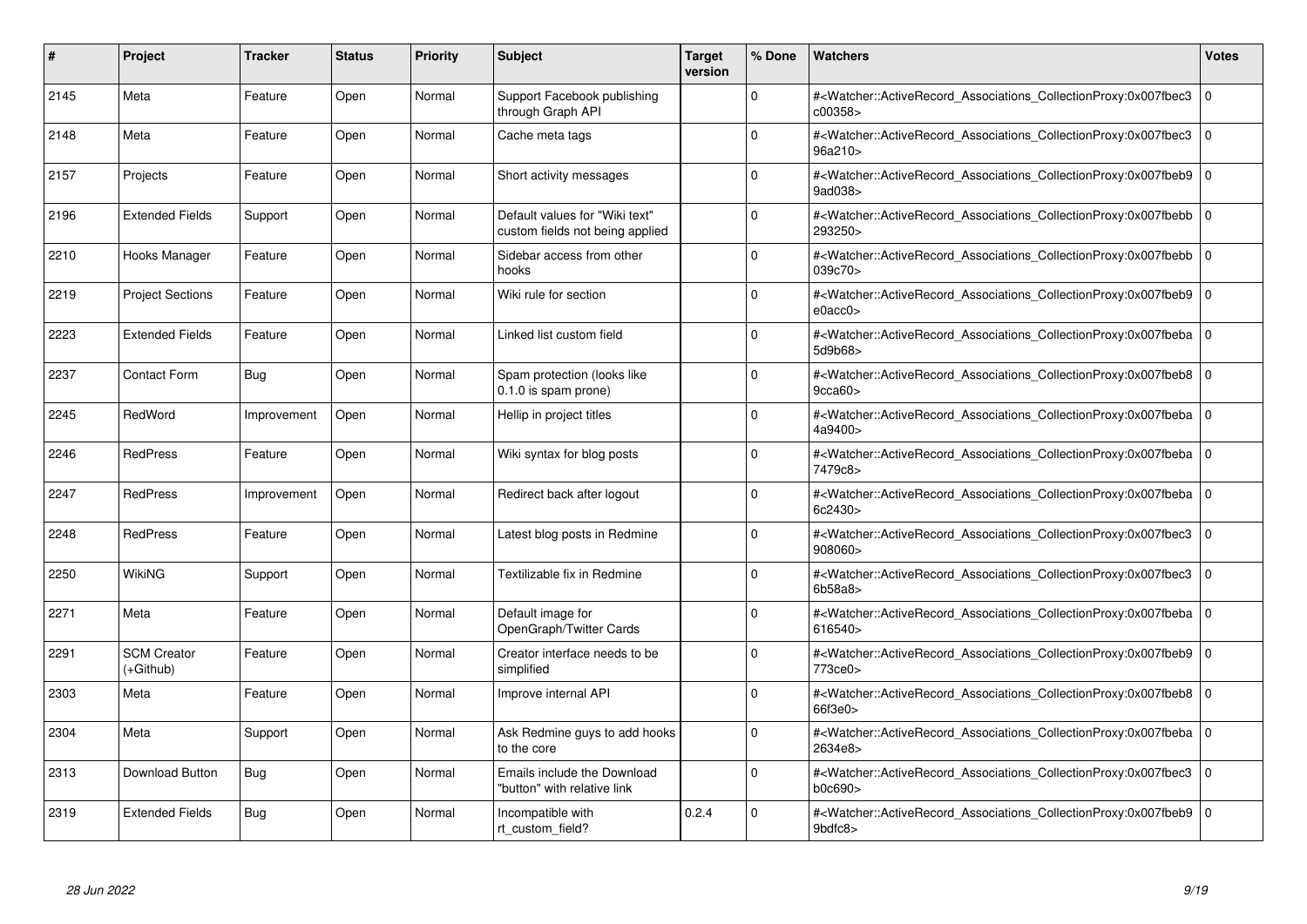| #        | Project                         | Tracker     | <b>Status</b> | <b>Priority</b> | <b>Subject</b>                                                       | <b>Target</b><br>version | % Done   | <b>Watchers</b>                                                                                                                                          | <b>Votes</b> |
|----------|---------------------------------|-------------|---------------|-----------------|----------------------------------------------------------------------|--------------------------|----------|----------------------------------------------------------------------------------------------------------------------------------------------------------|--------------|
| 2334     | <b>SCM Creator</b><br>(+Github) | <b>Bug</b>  | Open          | Normal          | Github API does not load                                             | 0.5.1                    | $\Omega$ | # <watcher::activerecord_associations_collectionproxy:0x007fbeb9<br>c45890&gt;</watcher::activerecord_associations_collectionproxy:0x007fbeb9<br>        | $\mathbf 0$  |
| 2326     | <b>SCM Creator</b><br>(+Github) | <b>Bug</b>  | Open          | Normal          | redmine scm is incompatible<br>with redmine_git_hosting now?         | 0.5.1                    | $\Omega$ | # <watcher::activerecord_associations_collectionproxy:0x007fbeb9 0<br="">a38ca0</watcher::activerecord_associations_collectionproxy:0x007fbeb9>          |              |
| 2344     | <b>Extended Fields</b>          | Support     | Open          | Normal          | Installation failure: uninitialized<br>constant ExtendedFieldsHelper |                          | 10       | # <watcher::activerecord associations="" collectionproxy:0x007fbebb<br="">311c90&gt;</watcher::activerecord>                                             | $\mathbf{0}$ |
| 2348     | <b>Extended Fields</b>          | <b>Bug</b>  | Open          | Normal          | Buggy implementation at<br>list.html.erb                             | 0.2.4                    | $\Omega$ | # <watcher::activerecord_associations_collectionproxy:0x007fbec3 0<br="">d76048&gt;</watcher::activerecord_associations_collectionproxy:0x007fbec3>      |              |
| 2369     | Meta                            | Feature     | Open          | Normal          | Rich snippets for software apps                                      |                          | $\Omega$ | # <watcher::activerecord associations="" collectionproxy:0x007fbeb9<br="">7210a8&gt;</watcher::activerecord>                                             | $\mathbf 0$  |
| 2370     | Meta                            | Feature     | Open          | Normal          | Rich snippets for news                                               |                          | $\Omega$ | # <watcher::activerecord associations="" collectionproxy:0x007fbeb9=""  <br="">546508&gt;</watcher::activerecord>                                        | $\mathbf{0}$ |
| 2371     | Meta                            | Feature     | Open          | Normal          | Rich snippets for Wiki                                               |                          | $\Omega$ | # <watcher::activerecord_associations_collectionproxy:0x007fbeb9f 0<br=""  ="">82ee0</watcher::activerecord_associations_collectionproxy:0x007fbeb9f>    |              |
| 2372     | Meta                            | Feature     | Open          | Normal          | Microdata for breadcrumbs                                            |                          | $\Omega$ | # <watcher::activerecord_associations_collectionproxy:0x007fbebaf 0<br=""  ="">1e3e0</watcher::activerecord_associations_collectionproxy:0x007fbebaf>    |              |
| 2373     | Red-Andy                        | Feature     | Open          | Normal          | Replacement for Georgia?                                             |                          | $\Omega$ | # <watcher::activerecord associations="" collectionproxy:0x007fbeb9=""  <br="">b51c68&gt;</watcher::activerecord>                                        | $\mathbf 0$  |
| 2374     | <b>Extended Fields</b>          | Feature     | Open          | Normal          | Project Selection from a specific<br>branch of the project tree      |                          | $\Omega$ | # <watcher::activerecord 0<br="" associations="" collectionproxy:0x007fbebb=""  ="">47ade8&gt;</watcher::activerecord>                                   |              |
| 2383     | <b>Extended Fields</b>          | Feature     | Open          | Normal          | Multiselect for Project fields                                       |                          | $\Omega$ | # <watcher::activerecord_associations_collectionproxy:0x007fbeb9 0<br=""  ="">95a360&gt;</watcher::activerecord_associations_collectionproxy:0x007fbeb9> |              |
| 2401     | <b>Project Sections</b>         | Improvement | Open          | Normal          | Section support for Extended<br>Fields                               |                          | $\Omega$ | # <watcher::activerecord_associations_collectionproxy:0x007fbeb8  <br="">84c3c0&gt;</watcher::activerecord_associations_collectionproxy:0x007fbeb8>      | $\mathbf 0$  |
| 2407     | Sidebar Content                 | Feature     | Open          | Normal          | Improve support of Wiki page<br>on sidebar                           | 0.2.0                    | $\Omega$ | # <watcher::activerecord associations="" collectionproxy:0x007fbec0<br="">9428f8&gt;</watcher::activerecord>                                             | $\mathbf 0$  |
| 2430     | CD-Index                        | Feature     | Open          | Normal          | (Non-)interactive mode for<br>cdindex                                |                          | $\Omega$ | # <watcher::activerecord_associations_collectionproxy:0x007fbec0<br>8bcb68&gt;</watcher::activerecord_associations_collectionproxy:0x007fbec0<br>        | $\mathbf 0$  |
| ISSUE-15 | <b>ISSUE-id</b>                 | Omission    | Open          | Normal          | Searching #ISSUE-id                                                  |                          | $\Omega$ | # <watcher::activerecord 0<br="" associations="" collectionproxy:0x007fbec0=""  ="">40a4d0&gt;</watcher::activerecord>                                   |              |
| 2435     | WikiNG                          | Support     | Open          | Normal          | Update Red-Andy styles                                               |                          | $\Omega$ | # <watcher::activerecord associations="" collectionproxy:0x007fbec0<br="">3517a0 &gt;</watcher::activerecord>                                            | $\mathbf 0$  |
| 2437     | WikiNG                          | Feature     | Open          | Normal          | Ultra-HD-ready graphics                                              |                          | $\Omega$ | # <watcher::activerecord associations="" collectionproxy:0x007fbec0<br="">c7f020&gt;</watcher::activerecord>                                             | $\mathbf 0$  |
| 2438     | WikiNG                          | Feature     | Open          | Normal          | Screen text                                                          | 1.1.1                    | $\Omega$ | # <watcher::activerecord associations="" collectionproxy:0x007fbec0<br="">8835c0&gt;</watcher::activerecord>                                             | $\mathbf 0$  |
| 2440     | WikiNG                          | Bug         | Open          | Normal          | Footnotes ignore < pre >                                             | 1.1.1                    | $\Omega$ | # <watcher::activerecord_associations_collectionproxy:0x007fbec0 0<br=""  ="">4383d0&gt;</watcher::activerecord_associations_collectionproxy:0x007fbec0> |              |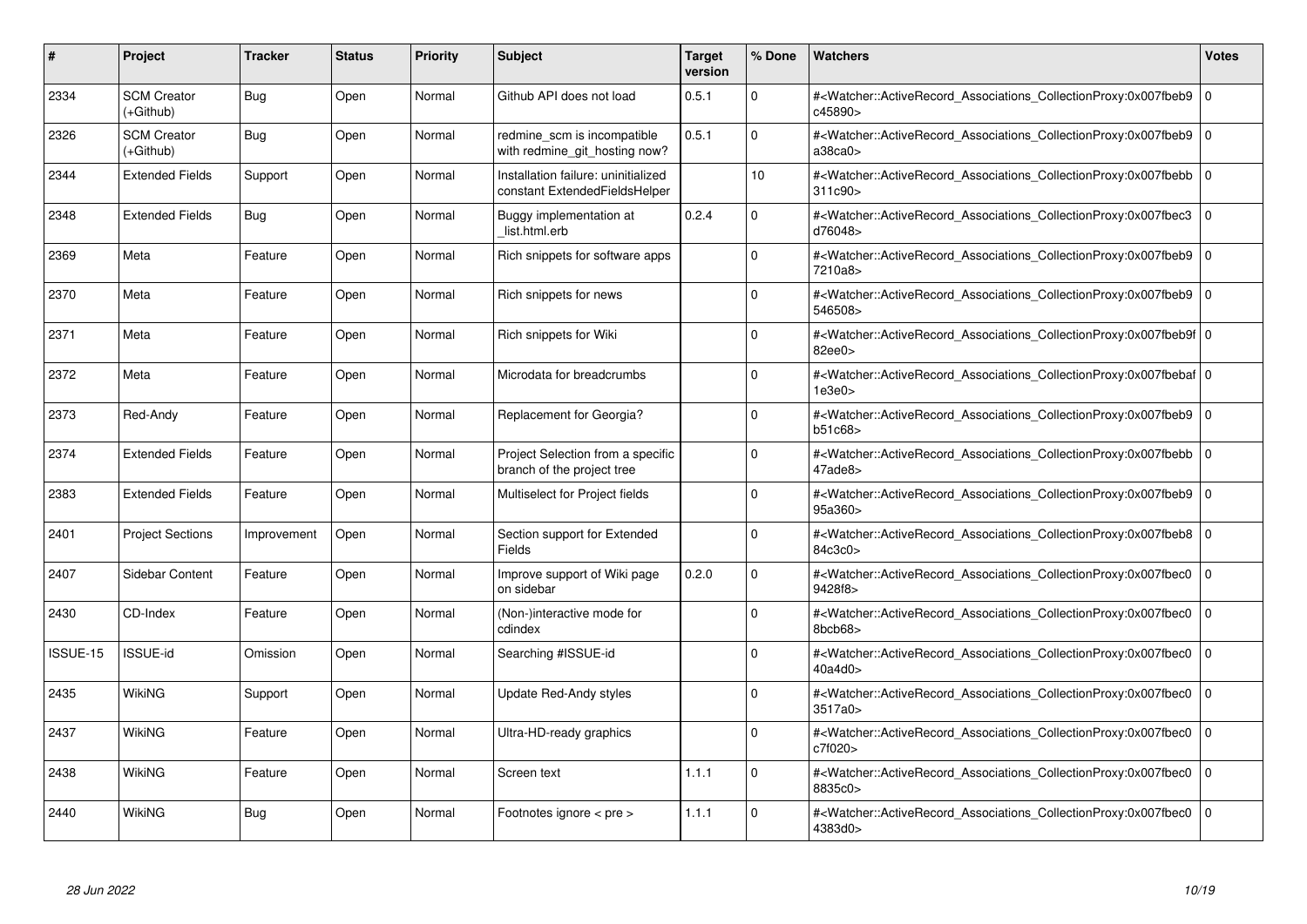| #        | Project                         | <b>Tracker</b> | <b>Status</b> | <b>Priority</b> | <b>Subject</b>                                        | <b>Target</b><br>version | % Done       | Watchers                                                                                                                                                 | <b>Votes</b>   |
|----------|---------------------------------|----------------|---------------|-----------------|-------------------------------------------------------|--------------------------|--------------|----------------------------------------------------------------------------------------------------------------------------------------------------------|----------------|
| ISSUE-16 | ISSUE-id                        | Omission       | Open          | Normal          | Search by new issue-id does<br>not work               | 0.0.3                    | $\Omega$     | # <watcher::activerecord_associations_collectionproxy:0x007fbec2<br>048a70&gt;</watcher::activerecord_associations_collectionproxy:0x007fbec2<br>        | $\overline{0}$ |
| 1601     | Orangutan                       | Enhancement    | Incomplete    | Normal          | Configuring contexts weights                          | 2.00                     | $\Omega$     | # <watcher::activerecord_associations_collectionproxy:0x007fbec1<br>3796a0&gt;</watcher::activerecord_associations_collectionproxy:0x007fbec1<br>        | $\overline{0}$ |
| 1622     | Orangutan::Redmin<br>e          | Improvement    | Incomplete    | Normal          | Support rest hours column                             |                          | $\Omega$     | # <watcher::activerecord_associations_collectionproxy:0x007fbec0<br>a00830&gt;</watcher::activerecord_associations_collectionproxy:0x007fbec0<br>        | l 0            |
| 1729     | CD-Index                        | Bug            | Incomplete    | Normal          | Segfault in libarchive when<br>working with large ISO |                          | $\Omega$     | # <watcher::activerecord_associations_collectionproxy:0x007fbec0<br>530a58&gt;</watcher::activerecord_associations_collectionproxy:0x007fbec0<br>        | $\Omega$       |
| 1731     | CD-Index                        | Bug            | Incomplete    | Normal          | Libarchive<br>archive read symlink returns<br>garbage |                          | $\mathbf 0$  | # <watcher::activerecord_associations_collectionproxy:0x007fbec1<br>09b168&gt;</watcher::activerecord_associations_collectionproxy:0x007fbec1<br>        | l o            |
| 1735     | <b>TOC</b>                      | Bug            | Incomplete    | Normal          | Broken in new DokuWiki?                               |                          | $\Omega$     | # <watcher::activerecord associations="" collectionproxy:0x007fbec0<br="">d6e558&gt;</watcher::activerecord>                                             | $\overline{0}$ |
| 1793     | <b>SCM Creator</b><br>(+Github) | Feature        | Incomplete    | Normal          | Allow the creation of non-local<br>repositories       |                          | $\Omega$     | # <watcher::activerecord_associations_collectionproxy:0x007fbec1<br>a7c010&gt;</watcher::activerecord_associations_collectionproxy:0x007fbec1<br>        | $\overline{2}$ |
| 1882     | <b>Extended Fields</b>          | Feature        | Incomplete    | Normal          | Wiki toolbar for Wiki text                            |                          | $\Omega$     | # <watcher::activerecord_associations_collectionproxy:0x007fbec1<br>cc64b0&gt;</watcher::activerecord_associations_collectionproxy:0x007fbec1<br>        | $\overline{0}$ |
| 1884     | <b>Extended Fields</b>          | Feature        | Incomplete    | Normal          | Multiselect                                           |                          | $\mathbf 0$  | # <watcher::activerecord_associations_collectionproxy:0x007fbec0<br>4e9ec8&gt;</watcher::activerecord_associations_collectionproxy:0x007fbec0<br>        | $\mathbf 0$    |
| 1902     | Meta                            | Feature        | Incomplete    | Normal          | Consider clear_html and light<br>mode                 |                          | $\Omega$     | # <watcher::activerecord_associations_collectionproxy:0x007fbec1<br>1581c8&gt;</watcher::activerecord_associations_collectionproxy:0x007fbec1<br>        | $\Omega$       |
| 1915     | Red-Andy                        | Feature        | Incomplete    | Normal          | TOC items box should move as<br>we click on the item  |                          | $\Omega$     | # <watcher::activerecord associations="" collectionproxy:0x007fbec0<br="">65d2c8&gt;</watcher::activerecord>                                             | $\Omega$       |
| 1919     | <b>Extended Fields</b>          | Feature        | Incomplete    | Normal          | Extend Link extended field                            |                          | $\mathbf 0$  | # <watcher::activerecord associations="" collectionproxy:0x007fbec1<br="">3a81a8</watcher::activerecord>                                                 | 0              |
| 1954     | <b>Extended Fields</b>          | Feature        | Incomplete    | Normal          | Mailto links                                          |                          | 0            | # <watcher::activerecord_associations_collectionproxy:0x007fbec0<br>88b338&gt;</watcher::activerecord_associations_collectionproxy:0x007fbec0<br>        | $\Omega$       |
| 1955     | <b>Extended Fields</b>          | Feature        | Incomplete    | Normal          | FTP link                                              |                          | $\Omega$     | # <watcher::activerecord associations="" collectionproxy:0x007fbec7<br="">064ab8&gt;</watcher::activerecord>                                             | $\overline{0}$ |
| 1957     | Download Button                 | Feature        | Incomplete    | Normal          | Plugin configuration                                  |                          | $\Omega$     | # <watcher::activerecord_associations_collectionproxy:0x007fbec7<br>11af20&gt;</watcher::activerecord_associations_collectionproxy:0x007fbec7<br>        | $\overline{0}$ |
| 1987     | Projects                        | Feature        | Incomplete    | Normal          | Attachment resize                                     |                          | $\mathbf{0}$ | # <watcher::activerecord_associations_collectionproxy:0x00557da5 0<br=""  ="">29b990&gt;</watcher::activerecord_associations_collectionproxy:0x00557da5> |                |
| 1988     | Orangutan                       | Improvement    | Incomplete    | Normal          | Multithreading                                        |                          | $\Omega$     | # <watcher::activerecord_associations_collectionproxy:0x007fbec3<br>a304b0&gt;</watcher::activerecord_associations_collectionproxy:0x007fbec3<br>        | $\overline{0}$ |
| 1994     | WikiNG                          | Enhancement    | Incomplete    | Normal          | Inline warnings, tips etc                             |                          | $\Omega$     | # <watcher::activerecord associations="" collectionproxy:0x007fbec3<br="">de7798&gt;</watcher::activerecord>                                             | $\Omega$       |
| 2011     | <b>Extended Fields</b>          | Feature        | Incomplete    | Normal          | Custom field translations                             |                          | $\Omega$     | # <watcher::activerecord_associations_collectionproxy:0x007fbebb 0<br="">1336a8&gt;</watcher::activerecord_associations_collectionproxy:0x007fbebb>      |                |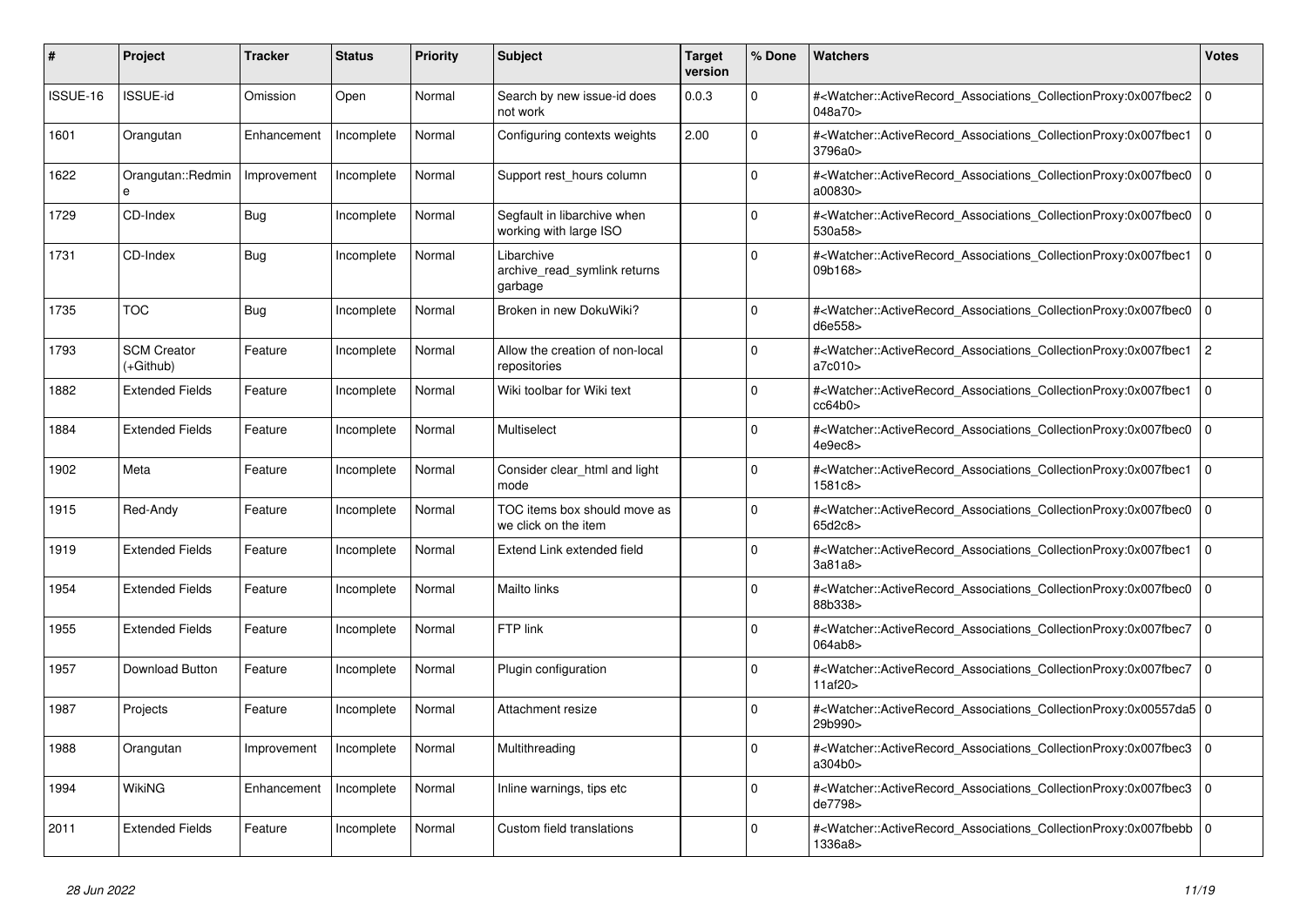| #    | Project                           | Tracker     | <b>Status</b> | <b>Priority</b> | <b>Subject</b>                                                                | <b>Target</b><br>version | % Done      | Watchers                                                                                                                                                  | <b>Votes</b> |
|------|-----------------------------------|-------------|---------------|-----------------|-------------------------------------------------------------------------------|--------------------------|-------------|-----------------------------------------------------------------------------------------------------------------------------------------------------------|--------------|
| 2028 | <b>Extended Fields</b>            | Feature     | Incomplete    | Normal          | make fields final option                                                      |                          | $\mathbf 0$ | # <watcher::activerecord_associations_collectionproxy:0x007fbec3<br>ea<math>868</math></watcher::activerecord_associations_collectionproxy:0x007fbec3<br> | l 0          |
| 2079 | WikiNG                            | Feature     | Incomplete    | Normal          | Message to everyone in a<br>project                                           |                          | $\Omega$    | # <watcher::activerecord_associations_collectionproxy:0x007fbeb8 0<br="">ccebc8&gt;</watcher::activerecord_associations_collectionproxy:0x007fbeb8>       |              |
| 2084 | <b>SCM Creator</b><br>$(+Github)$ | Bug         | Incomplete    | Normal          | ActionView::Template::Error<br>(syntax error on line 33, col 12:              |                          | $\Omega$    | # <watcher::activerecord_associations_collectionproxy:0x007fbeba<br>4f5468&gt;</watcher::activerecord_associations_collectionproxy:0x007fbeba<br>         |              |
| 2092 | <b>Extended Fields</b>            | Feature     | Incomplete    | Normal          | Users-to-issues custom fields<br>auto-fill                                    |                          | $\mathbf 0$ | # <watcher::activerecord_associations_collectionproxy:0x007fbeb9 0<br="">761d38&gt;</watcher::activerecord_associations_collectionproxy:0x007fbeb9>       |              |
| 2093 | <b>Extended Fields</b>            | Feature     | Incomplete    | Normal          | Extended columns using<br>custom queries                                      |                          | $\Omega$    | # <watcher::activerecord_associations_collectionproxy:0x007fbec3<br>55a530&gt;</watcher::activerecord_associations_collectionproxy:0x007fbec3<br>         | 0            |
| 2099 | <b>Extended Fields</b>            | Feature     | Incomplete    | Normal          | Create a custom field of type<br>'Category'                                   |                          | $\mathbf 0$ | # <watcher::activerecord_associations_collectionproxy:0x007fbeb8 0<br="">71c950&gt;</watcher::activerecord_associations_collectionproxy:0x007fbeb8>       |              |
| 2155 | <b>Extended Fields</b>            | <b>Bug</b>  | Incomplete    | Normal          | Wiki text field donot work well<br>when using chinese as custom<br>field name |                          | 50          | # <watcher::activerecord_associations_collectionproxy:0x007fbebb 0<br="">073380&gt;</watcher::activerecord_associations_collectionproxy:0x007fbebb>       |              |
| 2160 | WikiNG                            | Improvement | Incomplete    | Normal          | Rename {{version}} to {{hidden}}                                              |                          | $\mathbf 0$ | # <watcher::activerecord_associations_collectionproxy:0x007fbeb8f 0<br="">15058&gt;</watcher::activerecord_associations_collectionproxy:0x007fbeb8f>      |              |
| 2163 | Meta                              | <b>Bug</b>  | Incomplete    | Normal          | My site's Display lanugage was<br>only English, when I installed<br>plugin    |                          | $\Omega$    | # <watcher::activerecord_associations_collectionproxy:0x007fbec3 0<br="">661e10&gt;</watcher::activerecord_associations_collectionproxy:0x007fbec3>       |              |
| 2169 | <b>Contact Form</b>               | Feature     | Incomplete    | Normal          | Option to use own name,<br>reply-to, subject and message<br>fields            |                          | $\Omega$    | # <watcher::activerecord_associations_collectionproxy:0x007fbeba 0<br="">4d2008&gt;</watcher::activerecord_associations_collectionproxy:0x007fbeba>       |              |
| 2179 | Projects                          | Feature     | Incomplete    | Normal          | Pingbacks and trackbacks                                                      |                          | $\Omega$    | # <watcher::activerecord_associations_collectionproxy:0x007fbeb8 0<br="">cad270&gt;</watcher::activerecord_associations_collectionproxy:0x007fbeb8>       |              |
| 2184 | <b>Role Shift</b>                 | Support     | Incomplete    | Normal          | Issue visibility                                                              |                          | $\Omega$    | # <watcher::activerecord_associations_collectionproxy:0x007fbebb 0<br="">168218&gt;</watcher::activerecord_associations_collectionproxy:0x007fbebb>       |              |
| 2201 | <b>SCM Creator</b><br>$(+Github)$ | Feature     | Incomplete    | Normal          | Add feature auto create struct<br>directory for svn                           |                          | $\mathbf 0$ | # <watcher::activerecord_associations_collectionproxy:0x007fbeba<br>5dcdb8&gt;</watcher::activerecord_associations_collectionproxy:0x007fbeba<br>         |              |
| 2209 | Hooks Manager                     | Feature     | Incomplete    | Normal          | A templating language support                                                 |                          | $\mathbf 0$ | # <watcher::activerecord_associations_collectionproxy:0x007fbec3<br>928ea0&gt;</watcher::activerecord_associations_collectionproxy:0x007fbec3<br>         | l 0          |
| 2213 | <b>Contact Form</b>               | <b>Bug</b>  | Incomplete    | Normal          | Unable to support Chinesel                                                    |                          | $\Omega$    | # <watcher::activerecord_associations_collectionproxy:0x007fbeb9 0<br=""  ="">cf6eb0&gt;</watcher::activerecord_associations_collectionproxy:0x007fbeb9>  |              |
| 2190 | Role Shift                        | <b>Bug</b>  | Incomplete    | Normal          | Unfortunately installation fails                                              |                          | 0           | # <watcher::activerecord_associations_collectionproxy:0x007fbeba 0<br=""  ="">4d8b60&gt;</watcher::activerecord_associations_collectionproxy:0x007fbeba>  |              |
| 2214 | <b>Project Sections</b>           | Feature     | Incomplete    | Normal          | Featured and disregarded<br>projects                                          |                          | $\mathsf 0$ | # <watcher::activerecord_associations_collectionproxy:0x007fbeba 0<br="">b6ce68</watcher::activerecord_associations_collectionproxy:0x007fbeba>           |              |
| 2220 | <b>Extended Fields</b>            | Feature     | Incomplete    | Normal          | Project specific custom fields                                                |                          | $\mathbf 0$ | # <watcher::activerecord_associations_collectionproxy:0x007fbeb9f 0<br="">3fa78</watcher::activerecord_associations_collectionproxy:0x007fbeb9f>          |              |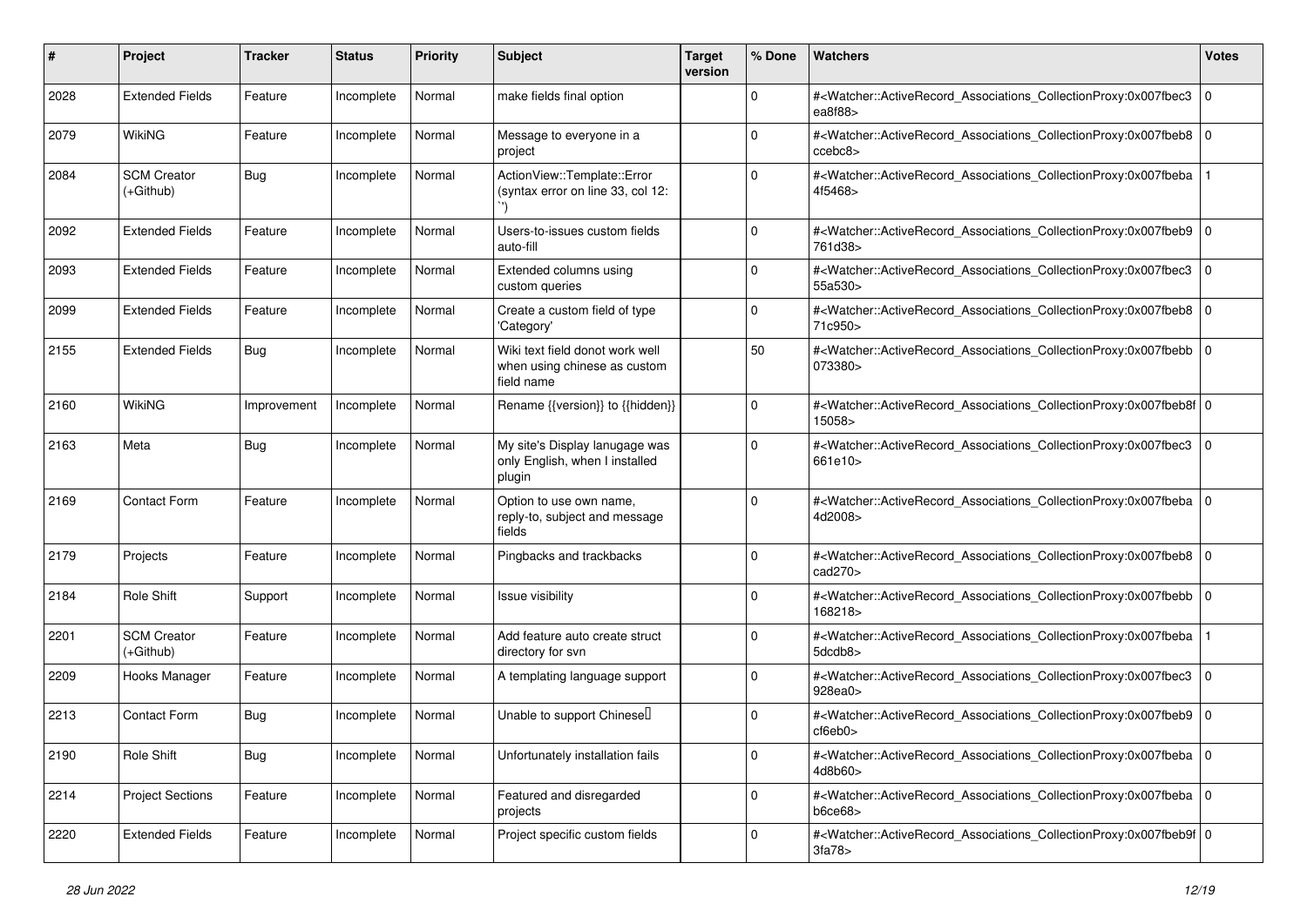| #    | Project                           | <b>Tracker</b> | <b>Status</b> | <b>Priority</b> | <b>Subject</b>                                                   | <b>Target</b><br>version | % Done      | <b>Watchers</b>                                                                                                                                          | <b>Votes</b> |
|------|-----------------------------------|----------------|---------------|-----------------|------------------------------------------------------------------|--------------------------|-------------|----------------------------------------------------------------------------------------------------------------------------------------------------------|--------------|
| 2224 | WikiNG                            | Feature        | Incomplete    | Normal          | Option to disable glyphs?                                        |                          | $\mathbf 0$ | # <watcher::activerecord_associations_collectionproxy:0x007fbeb9<br>719088&gt;</watcher::activerecord_associations_collectionproxy:0x007fbeb9<br>        | l O          |
| 2225 | OpenID Fix                        | <b>Bug</b>     | Incomplete    | Normal          | OpenID::TypeURIMismatch                                          |                          | $\mathbf 0$ | # <watcher::activerecord_associations_collectionproxy:0x007fbebb 0<br=""  ="">2f8f10&gt;</watcher::activerecord_associations_collectionproxy:0x007fbebb> |              |
| 2236 | <b>Extended Fields</b>            | <b>Bug</b>     | Incomplete    | Normal          | Hint Lost                                                        |                          | 0           | # <watcher::activerecord_associations_collectionproxy:0x007fbeb9 0<br="">c9c730&gt;</watcher::activerecord_associations_collectionproxy:0x007fbeb9>      |              |
| 2239 | <b>SCM Creator</b><br>$(+Github)$ | <b>Bug</b>     | Incomplete    | Normal          | No default identifer                                             |                          | 0           | # <watcher::activerecord_associations_collectionproxy:0x007fbeb8 0<br="">3a1820&gt;</watcher::activerecord_associations_collectionproxy:0x007fbeb8>      |              |
| 2241 | <b>Extended Fields</b>            | Feature        | Incomplete    | Normal          | Informations I see on Calendar                                   |                          | $\Omega$    | # <watcher::activerecord_associations_collectionproxy:0x007fbeb8 0<br="">9de170&gt;</watcher::activerecord_associations_collectionproxy:0x007fbeb8>      |              |
| 2242 | <b>Extended Fields</b>            | <b>Bug</b>     | Incomplete    | Normal          | Message "invalid statement:<br>STR_TO_DATE" when using<br>MS SQL |                          | 30          | # <watcher::activerecord_associations_collectionproxy:0x007fbeba<br>793580&gt;</watcher::activerecord_associations_collectionproxy:0x007fbeba<br>        |              |
| 2244 | WordMine                          | Improvement    | Incomplete    | Normal          | Import the project on blog index<br>open                         |                          | 0           | # <watcher::activerecord_associations_collectionproxy:0x007fbeb9 0<br="">da9ee8&gt;</watcher::activerecord_associations_collectionproxy:0x007fbeb9>      |              |
| 2259 | <b>Contact Form</b>               | Feature        | Incomplete    | Normal          | Sender name in a message                                         |                          | $\Omega$    | # <watcher::activerecord_associations_collectionproxy:0x007fbec3<br>915580&gt;</watcher::activerecord_associations_collectionproxy:0x007fbec3<br>        | 0            |
| 2260 | <b>Contact Form</b>               | <b>Bug</b>     | Incomplete    | Normal          | Conflicting with<br>redmine_ckeditor plugin using<br>preview     |                          | $\Omega$    | # <watcher::activerecord_associations_collectionproxy:0x007fbeb8<br>7daea0&gt;</watcher::activerecord_associations_collectionproxy:0x007fbeb8<br>        | l O          |
| 2261 | <b>Extended Fields</b>            | <b>Bug</b>     | Incomplete    | Normal          | issues PDF view and<br>descriptions                              | 0.2.4                    | $\mathbf 0$ | # <watcher::activerecord_associations_collectionproxy:0x007fbeba 0<br=""  ="">6356c0&gt;</watcher::activerecord_associations_collectionproxy:0x007fbeba> |              |
| 2266 | Hooks Manager                     | Translation    | Incomplete    | Normal          | Spanish translation                                              |                          | 20          | # <watcher::activerecord_associations_collectionproxy:0x007fbebb 0<br=""  ="">2d1c08&gt;</watcher::activerecord_associations_collectionproxy:0x007fbebb> |              |
| 2276 | Language Mix                      | Feature        | Incomplete    | Normal          | Group posts / show only the<br>primary article                   |                          | $\Omega$    | # <watcher::activerecord_associations_collectionproxy:0x007fbeba<br>d65d00&gt;</watcher::activerecord_associations_collectionproxy:0x007fbeba<br>        | l O          |
| 2286 | <b>SCM Creator</b><br>$(+Github)$ | Feature        | Incomplete    | Normal          | Add configuration option for<br>default encoding                 |                          | $\Omega$    | # <watcher::activerecord_associations_collectionproxy:0x007fbeb9 0<br=""  ="">82ffa8</watcher::activerecord_associations_collectionproxy:0x007fbeb9>     |              |
| 2287 | <b>SCM Creator</b><br>$(+Github)$ | Feature        | Incomplete    | Normal          | Allow to customize naming<br>policy for repositories             |                          | 0           | # <watcher::activerecord_associations_collectionproxy:0x007fbec3<br>9b2920&gt;</watcher::activerecord_associations_collectionproxy:0x007fbec3<br>        | 0            |
| 2315 | <b>Project Sections</b>           | Feature        | Incomplete    | Normal          | Allow Projects to Appear in<br><b>Multiple Sections</b>          |                          | $\Omega$    | # <watcher::activerecord_associations_collectionproxy:0x007fbec3<br>918e88&gt;</watcher::activerecord_associations_collectionproxy:0x007fbec3<br>        | 0            |
| 2325 | <b>SCM Creator</b><br>(+Github)   | <b>Bug</b>     | Incomplete    | Normal          | Cannot add existing github repo                                  |                          | 0           | # <watcher::activerecord_associations_collectionproxy:0x007fbeb8 0<br="">1a3078&gt;</watcher::activerecord_associations_collectionproxy:0x007fbeb8>      |              |
| 2346 | <b>Project Sections</b>           | <b>Bug</b>     | Incomplete    | Normal          | Project list shifts when there are<br>more text in sidebar       |                          | $\mathbf 0$ | # <watcher::activerecord_associations_collectionproxy:0x007fbeba 0<br=""  ="">2c0300&gt;</watcher::activerecord_associations_collectionproxy:0x007fbeba> |              |
| 2392 | WikiNG                            | Feature        | Incomplete    | Normal          | Hierarcial Numbered headers                                      |                          | $\mathbf 0$ | # <watcher::activerecord_associations_collectionproxy:0x007fbebb 0<br="">4e5198&gt;</watcher::activerecord_associations_collectionproxy:0x007fbebb>      |              |
| 2404 | RedPress                          | <b>Bug</b>     | Incomplete    | Normal          | Redmine now requires POST<br>for logout                          |                          | $\mathbf 0$ | # <watcher::activerecord_associations_collectionproxy:0x007fbeba 0<br=""  ="">1652d0&gt;</watcher::activerecord_associations_collectionproxy:0x007fbeba> |              |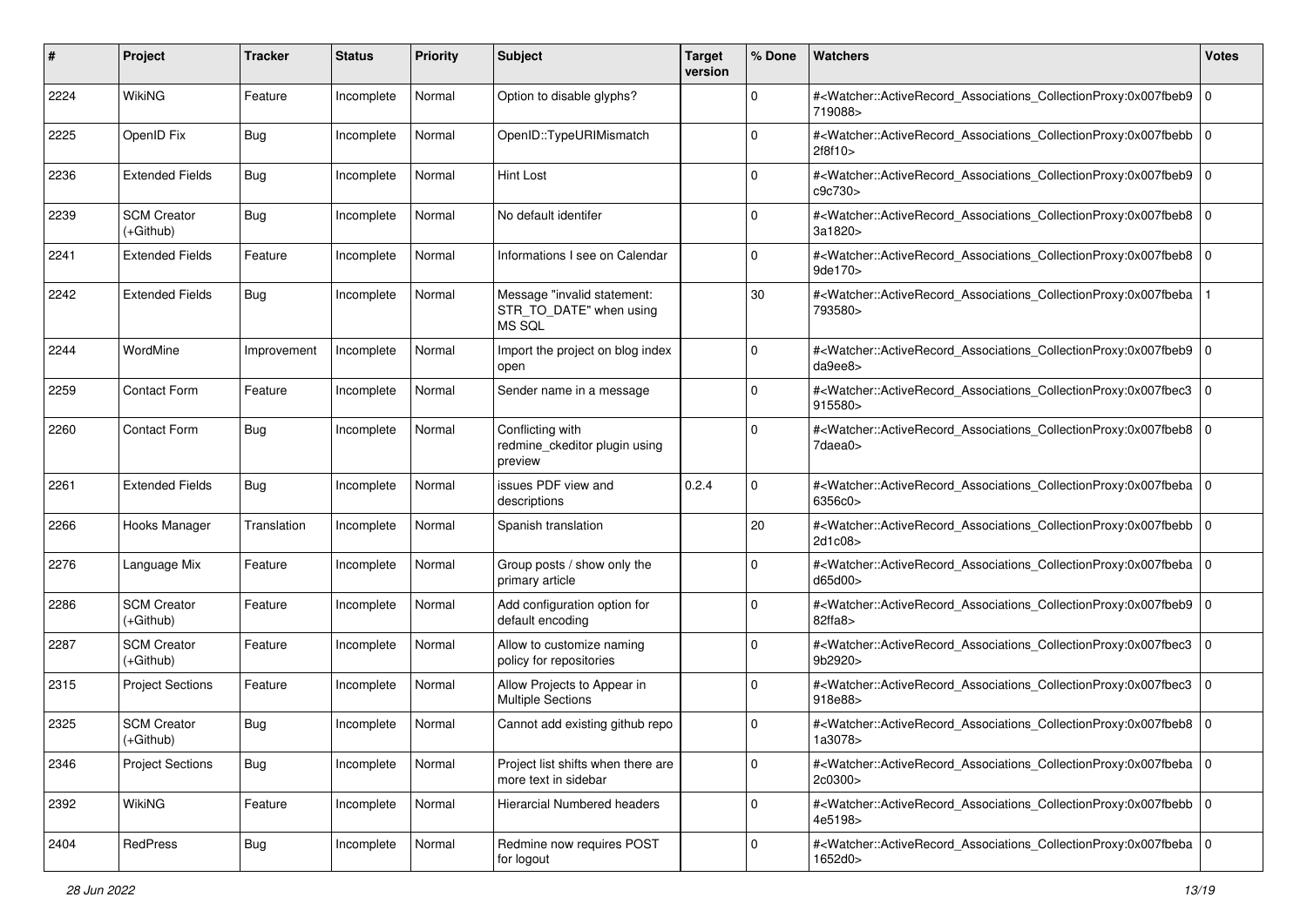| #       | Project                          | <b>Tracker</b> | <b>Status</b> | <b>Priority</b> | <b>Subject</b>                                                                      | <b>Target</b><br>version | % Done      | Watchers                                                                                                                                                 | <b>Votes</b> |
|---------|----------------------------------|----------------|---------------|-----------------|-------------------------------------------------------------------------------------|--------------------------|-------------|----------------------------------------------------------------------------------------------------------------------------------------------------------|--------------|
| 2423    | WikiNG                           | Feature        | Incomplete    | Normal          | markdown support?                                                                   |                          | $\mathbf 0$ | # <watcher::activerecord_associations_collectionproxy:0x007fbebb<br>2b68a0</watcher::activerecord_associations_collectionproxy:0x007fbebb<br>            | 0            |
| 2426    | CD-Index                         | Feature        | Incomplete    | Normal          | Tool to modify data (cdmodify?)                                                     |                          | $\mathbf 0$ | # <watcher::activerecord_associations_collectionproxy:0x007fbec3<br>8238c0&gt;</watcher::activerecord_associations_collectionproxy:0x007fbec3<br>        | 0            |
| 2427    | CD-Index                         | Feature        | Incomplete    | Normal          | Tags                                                                                |                          | 0           | # <watcher::activerecord_associations_collectionproxy:0x007fbeb8 0<br="">ad4cf0&gt;</watcher::activerecord_associations_collectionproxy:0x007fbeb8>      |              |
| 2429    | CD-Index                         | Feature        | Incomplete    | Normal          | Flag for broken media                                                               |                          | 0           | # <watcher::activerecord_associations_collectionproxy:0x007fbeb8<br>2c1bd0</watcher::activerecord_associations_collectionproxy:0x007fbeb8<br>            | l O          |
| 2436    | WikiNG                           | <b>Bug</b>     | Incomplete    | Normal          | Autocomplete debounce does<br>not work as expected                                  |                          | 50          | # <watcher::activerecord 0<br="" associations="" collectionproxy:0x007fbeb9="">2e7280&gt;</watcher::activerecord>                                        |              |
| 2295    | Hooks Manager                    | <b>Bug</b>     | Reopened      | Normal          | view_layouts_base_html_head<br>hook not working                                     |                          | 90          | # <watcher::activerecord_associations_collectionproxy:0x007fbeb9 0<br="">3d8090&gt;</watcher::activerecord_associations_collectionproxy:0x007fbeb9>      |              |
| 1845    | Advertising                      | Feature        | Open          | Minor           | Per project management                                                              | 0.3.0                    | $\Omega$    | # <watcher::activerecord_associations_collectionproxy:0x007fbeb8 0<br=""  ="">7c89f8&gt;</watcher::activerecord_associations_collectionproxy:0x007fbeb8> |              |
| 2442    | <b>Contact Form</b>              | Feature        | New           | Minor           | Put sender's email into From                                                        |                          | $\mathbf 0$ | # <watcher::activerecord_associations_collectionproxy:0x007fbeb8f 0<br="">ad4e8</watcher::activerecord_associations_collectionproxy:0x007fbeb8f>         |              |
| 2036    | Projects                         | Enhancement    | Open          | Minor           | Global news                                                                         |                          | $\Omega$    | # <watcher::activerecord_associations_collectionproxy:0x007fbeb9 0<br="">360fb8&gt;</watcher::activerecord_associations_collectionproxy:0x007fbeb9>      |              |
| 1075    | Orangutan                        | Enhancement    | In Progress   | Minor           | Separate Orangutan core<br>(reusable bot code) from<br>Redmine code                 | 2.00                     | 0           | # <watcher::activerecord_associations_collectionproxy:0x007fbeb9f 0<br="">dae38&gt;</watcher::activerecord_associations_collectionproxy:0x007fbeb9f>     |              |
| 2037    | Projects                         | Improvement    | Open          | Minor           | Completeness bars on start<br>page                                                  |                          | $\Omega$    | # <watcher::activerecord_associations_collectionproxy:0x007fbeb9 0<br="">70f380&gt;</watcher::activerecord_associations_collectionproxy:0x007fbeb9>      |              |
| 1996    | <b>Author Box</b>                | Feature        | Incomplete    | Minor           | Project module                                                                      |                          | $\Omega$    | # <watcher::activerecord_associations_collectionproxy:0x007fbec3<br>7be4e8&gt;</watcher::activerecord_associations_collectionproxy:0x007fbec3<br>        | $\mathbf 0$  |
| 2106    | Projects                         | Improvement    | Incomplete    | Minor           | Gravatar upload                                                                     |                          | 0           | # <watcher::activerecord_associations_collectionproxy:0x007fbec3<br>c071d0&gt;</watcher::activerecord_associations_collectionproxy:0x007fbec3<br>        | 0            |
| 1868    | Projects                         | Feature        | Reopened      | Minor           | Author in Google search results                                                     |                          | 80          | # <watcher::activerecord_associations_collectionproxy:0x007fbebb<br>5486d0&gt;</watcher::activerecord_associations_collectionproxy:0x007fbebb<br>        | 0            |
| 2221    | <b>Extended Fields</b>           | Support        | Deferred      | Minor           | Need a fix for _list.html.erb                                                       |                          | $\Omega$    | # <watcher::activerecord_associations_collectionproxy:0x007fbeba<br>d3a3d0&gt;</watcher::activerecord_associations_collectionproxy:0x007fbeba<br>        | l 0          |
| ISSUE-1 | ISSUE-id                         | Support        | Deferred      | Minor           | Need a function to display issue<br>id                                              |                          | 0           | # <watcher::activerecord_associations_collectionproxy:0x007fbec3<br>9c4620&gt;</watcher::activerecord_associations_collectionproxy:0x007fbec3<br>        | $\Omega$     |
| 20      | Orangutan::Redmin   Feature<br>e |                | Open          | Minor           | Let user specify what he did<br>during a break                                      |                          | 0           | # <watcher::activerecord_associations_collectionproxy:0x007fbec3 0<br="">861238&gt;</watcher::activerecord_associations_collectionproxy:0x007fbec3>      |              |
| 124     | Orangutan::Redmin   Feature      |                | Open          | Minor           | Let users specify what they did<br>during a break by answering on<br>break question |                          | $\mathbf 0$ | # <watcher::activerecord_associations_collectionproxy:0x007fbeb9 3<br="">e4df48&gt;</watcher::activerecord_associations_collectionproxy:0x007fbeb9>      |              |
| 170     | Orangutan::Redmin   Feature<br>e |                | Open          | Minor           | Issue creation                                                                      | 1.06                     | $\mathbf 0$ | # <watcher::activerecord_associations_collectionproxy:0x007fbeba 2<br="">4a2600&gt;</watcher::activerecord_associations_collectionproxy:0x007fbeba>      |              |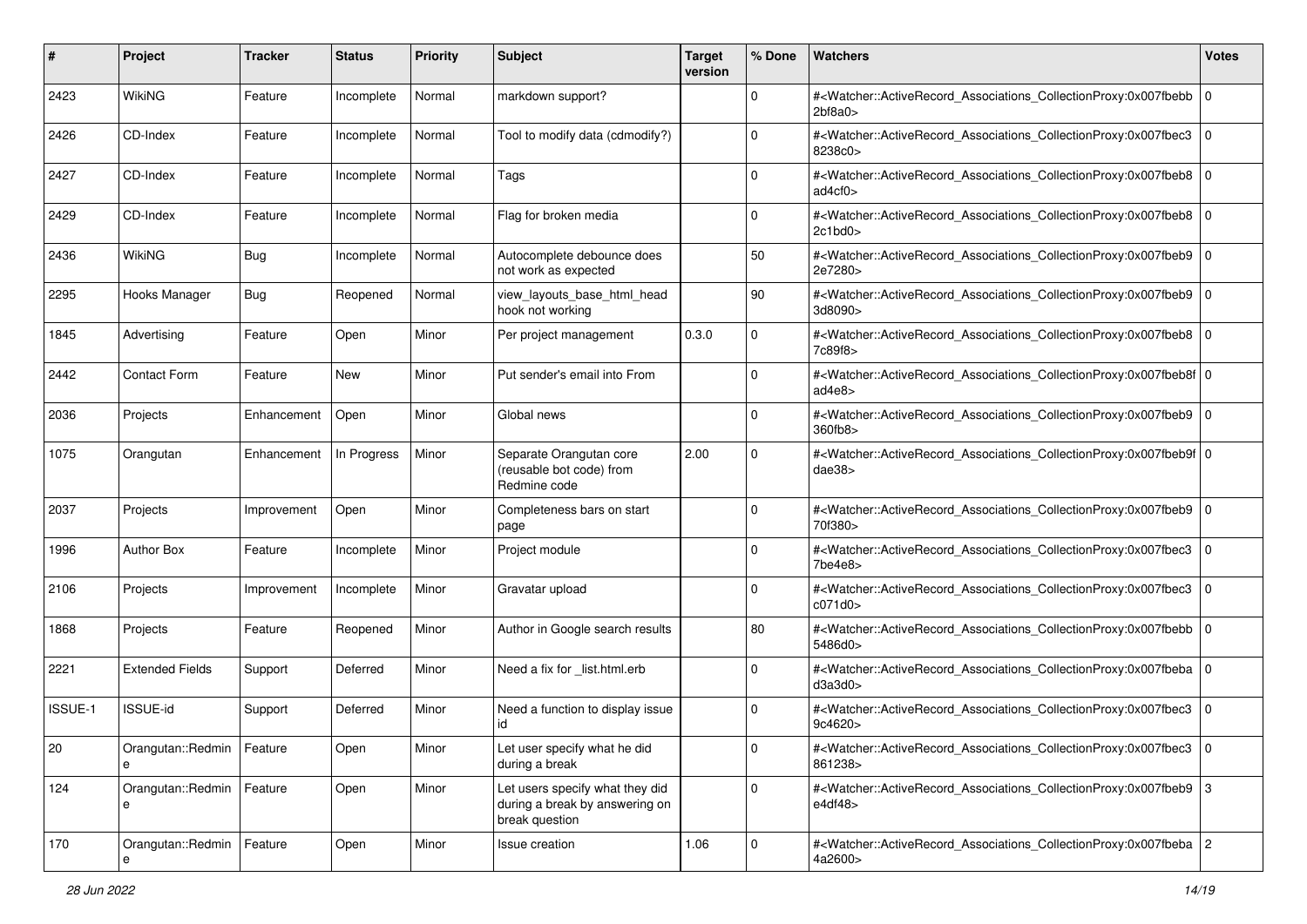| #    | <b>Project</b>                    | Tracker     | <b>Status</b> | <b>Priority</b> | <b>Subject</b>                                                  | <b>Target</b><br>version | % Done   | <b>Watchers</b>                                                                                                                                          | <b>Votes</b> |
|------|-----------------------------------|-------------|---------------|-----------------|-----------------------------------------------------------------|--------------------------|----------|----------------------------------------------------------------------------------------------------------------------------------------------------------|--------------|
| 184  | Orangutan::Redmin<br>$\mathbf{e}$ | Feature     | Open          | Minor           | Notifying about due date and<br>hours                           | 1.07                     | $\Omega$ | # <watcher::activerecord 2<br="" associations="" collectionproxy:0x007fbeba=""  ="">77d578&gt;</watcher::activerecord>                                   |              |
| 189  | Orangutan::Redmin<br>e            | Improvement | Open          | Minor           | Avoid taking text as a comment<br>for the task                  |                          | $\Omega$ | # <watcher::activerecord associations="" collectionproxy:0x007fbec3<br="">621ef0&gt;</watcher::activerecord>                                             |              |
| 230  | Orangutan::Redmin<br>e            | Feature     | Open          | Minor           | Starting task/time entry and new<br>issue at the same time      |                          | $\Omega$ | # <watcher::activerecord_associations_collectionproxy:0x007fbeb9<br>844750&gt;</watcher::activerecord_associations_collectionproxy:0x007fbeb9<br>        | 3            |
| 558  | Orangutan                         | Feature     | Open          | Minor           | Jokes context                                                   |                          | $\Omega$ | # <watcher::activerecord_associations_collectionproxy:0x007fbeba 2<br=""  ="">2cdd48</watcher::activerecord_associations_collectionproxy:0x007fbeba>     |              |
| 605  | Orangutan                         | Feature     | Open          | Minor           | SVN monkey                                                      |                          | $\Omega$ | # <watcher::activerecord_associations_collectionproxy:0x007fbebb<br>3f8668&gt;</watcher::activerecord_associations_collectionproxy:0x007fbebb<br>        |              |
| 862  | Orangutan                         | Improvement | Open          | Minor           | Support user first and last name   2.00<br>in requests          |                          | $\Omega$ | # <watcher::activerecord_associations_collectionproxy:0x007fbeba 0<br=""  ="">546408&gt;</watcher::activerecord_associations_collectionproxy:0x007fbeba> |              |
| 863  | Orangutan                         | Feature     | Open          | Minor           | Personal TODO list                                              |                          | $\Omega$ | # <watcher::activerecord associations="" collectionproxy:0x007fbec3<br="">8163c8&gt;</watcher::activerecord>                                             | $\mathbf 0$  |
| 892  | Orangutan                         | Feature     | Open          | Minor           | Tip of the day / Did you know<br>that $?$                       |                          | $\Omega$ | # <watcher::activerecord_associations_collectionproxy:0x007fbeba 0<br=""  ="">c02f80&gt;</watcher::activerecord_associations_collectionproxy:0x007fbeba> |              |
| 910  | Orangutan                         | Enhancement | Open          | Minor           | Subjects or make Orangutan<br>remember issue id, project etc    | 2.00                     | $\Omega$ | # <watcher::activerecord associations="" collectionproxy:0x007fbeb9=""  <br="">856018&gt;</watcher::activerecord>                                        | $\mathbf 0$  |
| 935  | Orangutan                         | Feature     | Open          | Minor           | Invalid keyboard layout<br>translator                           |                          | $\Omega$ | # <watcher::activerecord 0<br="" associations="" collectionproxy:0x007fbeba=""  ="">c959e8&gt;</watcher::activerecord>                                   |              |
| 941  | Orangutan                         | Feature     | Open          | Minor           | Support Google calendar                                         |                          | $\Omega$ | # <watcher::activerecord_associations_collectionproxy:0x007fbec3<br>e05860&gt;</watcher::activerecord_associations_collectionproxy:0x007fbec3<br>        | $\Omega$     |
| 969  | Orangutan::Redmin<br>e            | Feature     | Open          | Minor           | Editing comments                                                | 1.08                     | $\Omega$ | # <watcher::activerecord_associations_collectionproxy:0x007fbeba 2<br="">57ae38&gt;</watcher::activerecord_associations_collectionproxy:0x007fbeba>      |              |
| 973  | Orangutan::Redmin<br>e            | Improvement | Open          | Minor           | Issue description change<br>notification                        | 1.08                     | $\Omega$ | # <watcher::activerecord 0<br="" associations="" collectionproxy:0x007fbeba=""  ="">064520&gt;</watcher::activerecord>                                   |              |
| 974  | Orangutan                         | Enhancement | Open          | Minor           | Rich text/formatting support                                    | 2.00                     | $\Omega$ | # <watcher::activerecord_associations_collectionproxy:0x007fbeb9<br>b54008&gt;</watcher::activerecord_associations_collectionproxy:0x007fbeb9<br>        | 3            |
| 984  | Orangutan                         | Feature     | Open          | Minor           | Survey context                                                  |                          | $\Omega$ | # <watcher::activerecord associations="" collectionproxy:0x007fbec3<br="">a36b58&gt;</watcher::activerecord>                                             | $\mathbf 0$  |
| 994  | Orangutan                         | Enhancement | Open          | Minor           | Topics or response modes                                        | 2.00                     | $\Omega$ | # <watcher::activerecord_associations_collectionproxy:0x007fbeb9  <br="">e87b80&gt;</watcher::activerecord_associations_collectionproxy:0x007fbeb9>      | $\mathbf 0$  |
| 1029 | Orangutan::Redmin<br>e            | Improvement | Open          | Minor           | Respect user's Redmine<br>notifications settings                | 1.06                     | $\Omega$ | # <watcher::activerecord_associations_collectionproxy:0x007fbec3<br>555aa8&gt;</watcher::activerecord_associations_collectionproxy:0x007fbec3<br>        | $\mathbf 0$  |
| 1038 | Orangutan::Redmin<br>e            | Improvement | Open          | Minor           | More flexible syntax for adding<br>past tasks/entries           |                          | $\Omega$ | # <watcher::activerecord 0<br="" associations="" collectionproxy:0x007fbeba=""  ="">2e1690&gt;</watcher::activerecord>                                   |              |
| 1051 | Orangutan::Redmin<br>e            | Improvement | Open          | Minor           | Allow applying only some tasks<br>by number from suggested list | 1.08                     | $\Omega$ | # <watcher::activerecord associations="" collectionproxy:0x007fbec3<br="">b1cba8&gt;</watcher::activerecord>                                             | $\mathbf 0$  |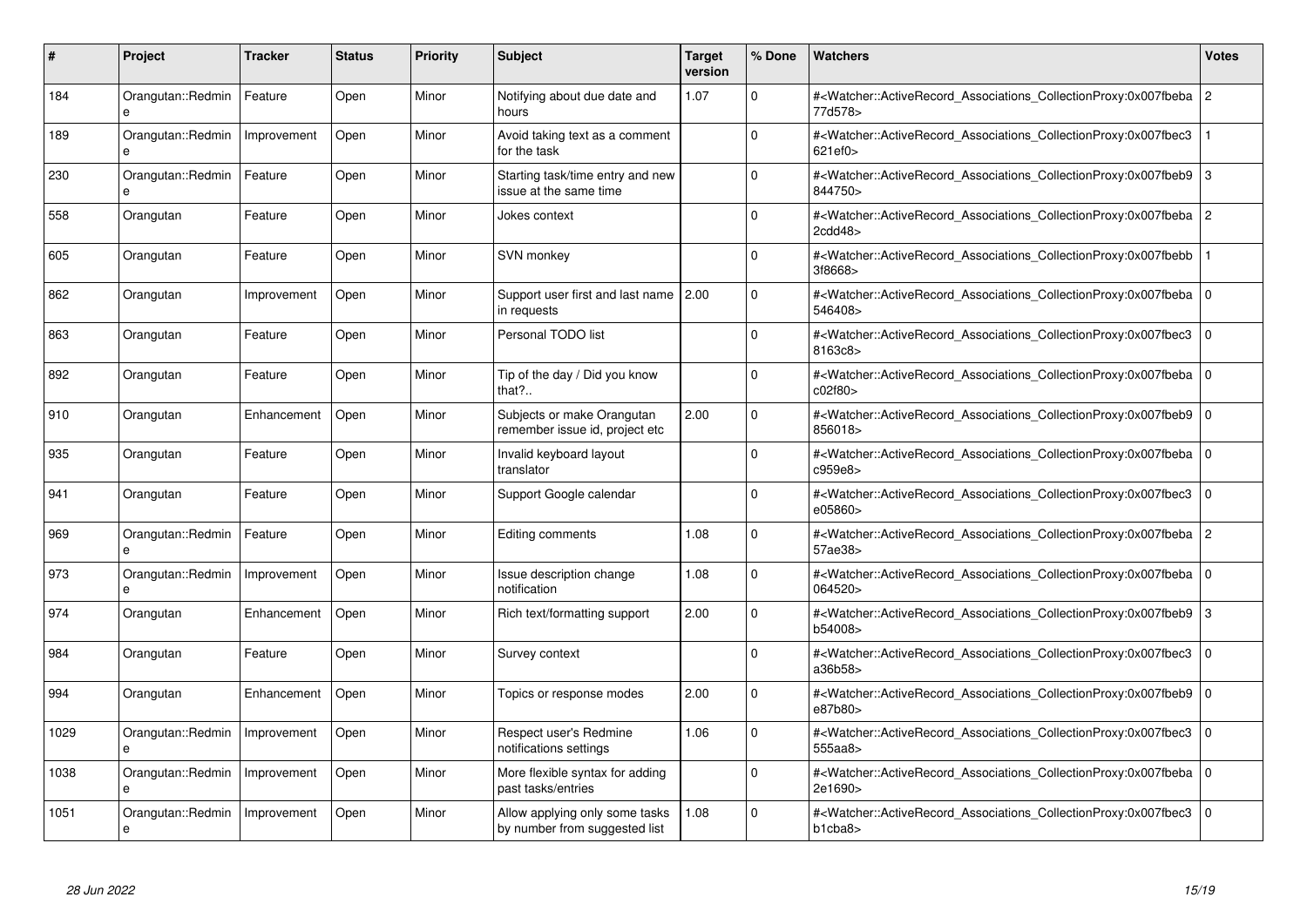| #    | Project                              | Tracker     | <b>Status</b> | <b>Priority</b> | <b>Subject</b>                                                      | <b>Target</b><br>version | % Done         | Watchers                                                                                                                                             | <b>Votes</b>   |
|------|--------------------------------------|-------------|---------------|-----------------|---------------------------------------------------------------------|--------------------------|----------------|------------------------------------------------------------------------------------------------------------------------------------------------------|----------------|
| 1076 | Orangutan::Redmin<br>e               | Feature     | Open          | Minor           | Due date setting context                                            | 1.07                     | $\mathbf 0$    | # <watcher::activerecord_associations_collectionproxy:0x007fbec1<br>c25858&gt;</watcher::activerecord_associations_collectionproxy:0x007fbec1<br>    | $\mathbf 0$    |
| 1083 | Orangutan::Redmin<br>e               | Feature     | Open          | Minor           | Help context(s) for Redmine text   1.08<br>formatting syntax        |                          | 0              | # <watcher::activerecord_associations_collectionproxy:0x007fbec0<br>2605f8&gt;</watcher::activerecord_associations_collectionproxy:0x007fbec0<br>    | $\mathbf 0$    |
| 1089 | Orangutan                            | Improvement | Open          | Minor           | Migrate to contexts<br>dependencies/relations from<br>weights       | 2.00                     | $\overline{0}$ | # <watcher::activerecord_associations_collectionproxy:0x007fbec0<br>8c6640&gt;</watcher::activerecord_associations_collectionproxy:0x007fbec0<br>    | l O            |
| 1107 | Orangutan::Redmin<br>е               | Improvement | Open          | Minor           | Change default<br>project/issue/activity if no task is<br>available |                          | 0              | # <watcher::activerecord_associations_collectionproxy:0x007fbec0<br>bdcfc8&gt;</watcher::activerecord_associations_collectionproxy:0x007fbec0<br>    | l O            |
| 1159 | Orangutan::Redmin<br>e               | Improvement | Open          | Minor           | Support using numbers for<br>project list                           |                          | 0              | # <watcher::activerecord_associations_collectionproxy:0x007fbec1<br>70cd80&gt;</watcher::activerecord_associations_collectionproxy:0x007fbec1<br>    | $\mathbf 0$    |
| 1352 | Orangutan::Redmin<br>e               | Feature     | Open          | Minor           | Start date changing                                                 | 1.07                     | $\Omega$       | # <watcher::activerecord_associations_collectionproxy:0x007fbec0<br>ae6a60&gt;</watcher::activerecord_associations_collectionproxy:0x007fbec0<br>    | $\mathbf 0$    |
| 1465 | Orangutan                            | Enhancement | Open          | Minor           | Pagination                                                          |                          | $\mathbf 0$    | # <watcher::activerecord_associations_collectionproxy:0x007fbec1<br>98b480&gt;</watcher::activerecord_associations_collectionproxy:0x007fbec1<br>    | $\mathbf 0$    |
| 1464 | Orangutan                            | Feature     | Open          | Minor           | Ability to see Orangutan logs for<br>a user                         |                          | $\Omega$       | # <watcher::activerecord_associations_collectionproxy:0x007fbec1<br>13f3d0&gt;</watcher::activerecord_associations_collectionproxy:0x007fbec1<br>    |                |
| 1577 | Orangutan                            | Feature     | Open          | Minor           | Roster suggestions                                                  |                          | 0              | # <watcher::activerecord_associations_collectionproxy:0x007fbec1<br>63d6e8&gt;</watcher::activerecord_associations_collectionproxy:0x007fbec1<br>    | $\mathbf 0$    |
| 1596 | Orangutan::Redmin<br>e               | Enhancement | Open          | Minor           | PostgreSQL                                                          | 1.08                     | 0              | # <watcher::activerecord_associations_collectionproxy:0x007fbec1<br>5d3360&gt;</watcher::activerecord_associations_collectionproxy:0x007fbec1<br>    | $\Omega$       |
| 1600 | Orangutan                            | Enhancement | Open          | Minor           | Change configuration file format   2.00                             |                          | $\mathbf 0$    | # <watcher::activerecord_associations_collectionproxy:0x007fbec0<br>6d6ce0</watcher::activerecord_associations_collectionproxy:0x007fbec0<br>        | $\mathbf 0$    |
| 1603 | Orangutan                            | Feature     | Open          | Minor           | MegaHAL                                                             |                          | $\Omega$       | # <watcher::activerecord_associations_collectionproxy:0x007fbec0<br>9a40d0&gt;</watcher::activerecord_associations_collectionproxy:0x007fbec0<br>    |                |
| 1614 | Orangutan                            | Feature     | Open          | Minor           | <b>AIML</b>                                                         |                          | $\Omega$       | # <watcher::activerecord_associations_collectionproxy:0x007fbec1<br>71ab10&gt;</watcher::activerecord_associations_collectionproxy:0x007fbec1<br>    | $\Omega$       |
| 1615 | Orangutan::Redmin<br>e               | Improvement | Open          | Minor           | Notify assignee when new<br>watcher is added                        | 1.06                     | $\mathbf 0$    | # <watcher::activerecord_associations_collectionproxy:0x007fbec0f<br>f8c38</watcher::activerecord_associations_collectionproxy:0x007fbec0f<br>       |                |
| 1618 | Orangutan                            | Enhancement | Open          | Minor           | Support subrequests in single<br>request message                    | 2.00                     | $\mathbf 0$    | # <watcher::activerecord_associations_collectionproxy:0x007fbec2<br>0c47b0</watcher::activerecord_associations_collectionproxy:0x007fbec2<br>        |                |
| 1619 | Orangutan                            | Feature     | Open          | Minor           | Avatar                                                              |                          | 0              | # <watcher::activerecord_associations_collectionproxy:0x007fbec1<br>be8fe8&gt;</watcher::activerecord_associations_collectionproxy:0x007fbec1<br>    | $\overline{2}$ |
| 1704 | Orangutan::Redmin   Enhancement<br>e |             | Open          | Minor           | Notify about votes                                                  | 1.06                     | $\mathbf 0$    | # <watcher::activerecord_associations_collectionproxy:0x007fbec1<br>ee65b0&gt;</watcher::activerecord_associations_collectionproxy:0x007fbec1<br>    | l O            |
| 1720 | CD-Index                             | Feature     | Open          | Minor           | Man page for cdindex                                                |                          | $\mathbf 0$    | # <watcher::activerecord_associations_collectionproxy:0x007fbec7f 0<br="">85998&gt;</watcher::activerecord_associations_collectionproxy:0x007fbec7f> |                |
| 1721 | CD-Index                             | Feature     | Open          | Minor           | Man page for cdfind                                                 |                          | $\mathbf 0$    | # <watcher::activerecord associations="" collectionproxy:0x007fbec1<br="">1d5c68&gt;</watcher::activerecord>                                         | l O            |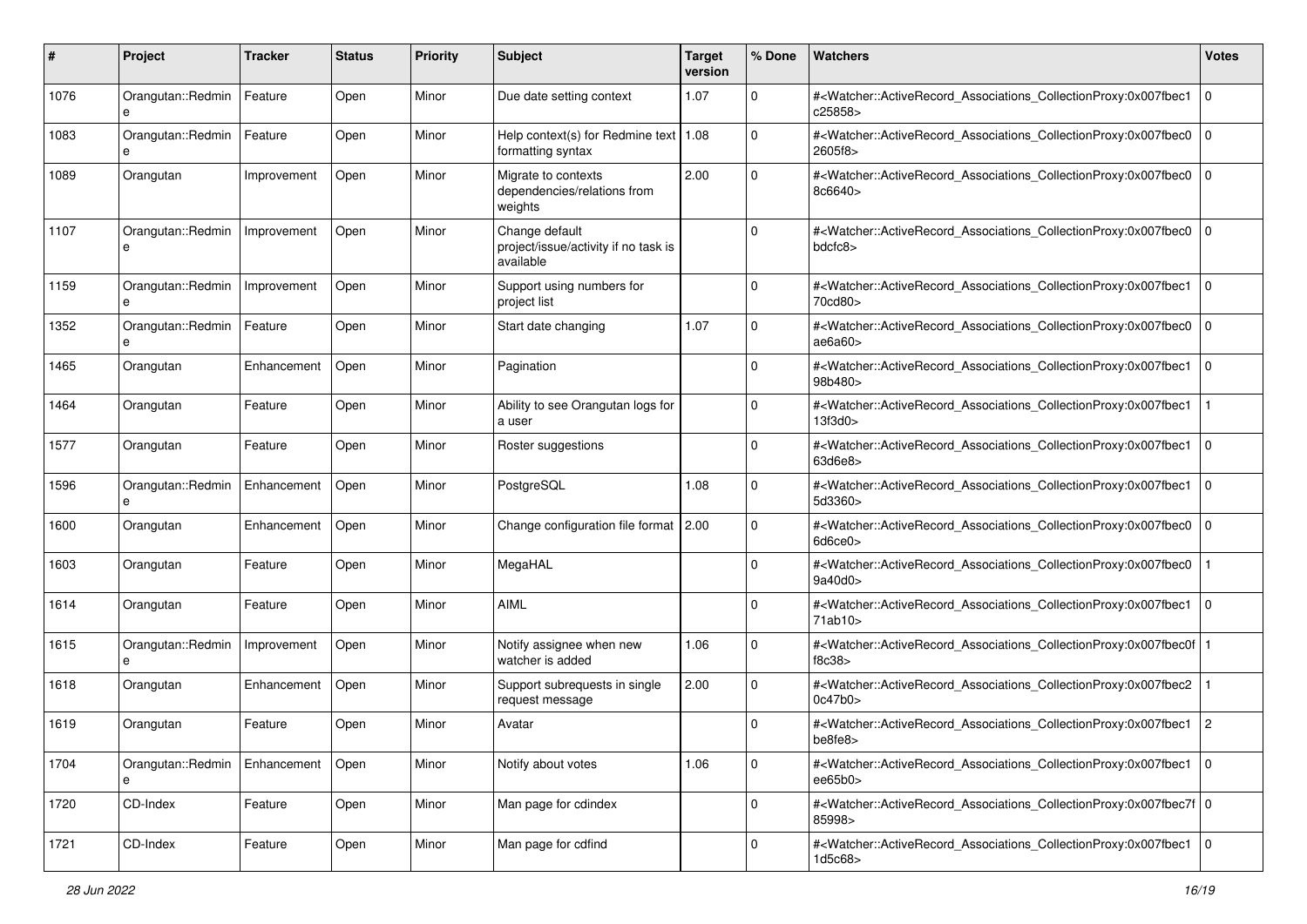| #        | <b>Project</b>         | Tracker     | <b>Status</b> | <b>Priority</b> | <b>Subject</b>                                         | <b>Target</b><br>version | % Done   | <b>Watchers</b>                                                                                                                                           | <b>Votes</b> |
|----------|------------------------|-------------|---------------|-----------------|--------------------------------------------------------|--------------------------|----------|-----------------------------------------------------------------------------------------------------------------------------------------------------------|--------------|
| 1846     | Advertising            | Feature     | Open          | Minor           | Page configuration                                     | 0.3.0                    | $\Omega$ | # <watcher::activerecord associations="" collectionproxy:0x007fbec7<br="">d41308&gt;</watcher::activerecord>                                              | $\mathbf 0$  |
| 1893     | Orangutan              | Enhancement | Open          | Minor           | Twitter monkey                                         |                          | $\Omega$ | # <watcher::activerecord associations="" collectionproxy:0x007fbec7<br="">364358&gt;</watcher::activerecord>                                              | $\mathbf 0$  |
| 1921     | Orangutan              | Enhancement | Open          | Minor           | <b>RSS monkey</b>                                      |                          | $\Omega$ | # <watcher::activerecord_associations_collectionproxy:0x007fbec6<br>9dac88&gt;</watcher::activerecord_associations_collectionproxy:0x007fbec6<br>         | $\Omega$     |
| 1948     | Projects               | Feature     | Open          | Minor           | Testimonials / Used by                                 |                          | $\Omega$ | # <watcher::activerecord_associations_collectionproxy:0x007fbec5 0<br="">548e28&gt;</watcher::activerecord_associations_collectionproxy:0x007fbec5>       |              |
| 1963     | Projects               | Feature     | Open          | Minor           | lssues/messages count                                  |                          | $\Omega$ | # <watcher::activerecord_associations_collectionproxy:0x007fbeb9<br>e5edc0&gt;</watcher::activerecord_associations_collectionproxy:0x007fbeb9<br>         | $\mathbf 0$  |
| 1970     | <b>Contact Form</b>    | Feature     | Open          | Minor           | Contact link                                           |                          | $\Omega$ | # <watcher::activerecord_associations_collectionproxy:0x007fbeba 0<br=""  ="">5af020&gt;</watcher::activerecord_associations_collectionproxy:0x007fbeba>  |              |
| 1997     | Download Button        | Feature     | Open          | Minor           | Project module                                         |                          | $\Omega$ | # <watcher::activerecord associations="" collectionproxy:0x007fbeba<br="">1d78a8&gt;</watcher::activerecord>                                              | $\mathbf 0$  |
| 2031     | Projects               | Improvement | Open          | Minor           | News sidebar                                           |                          | $\Omega$ | # <watcher::activerecord_associations_collectionproxy:0x007fbec3  <br="">b49bd0&gt;</watcher::activerecord_associations_collectionproxy:0x007fbec3>       | $\mathbf 0$  |
| 2032     | Projects               | Improvement | Open          | Minor           | Quick way to submit Orangutan<br>omission              |                          | $\Omega$ | # <watcher::activerecord 0<br="" associations="" collectionproxy:0x007fbeba="">da3128&gt;</watcher::activerecord>                                         |              |
| 2035     | Orangutan              | Improvement | Open          | Minor           | Direct communication between<br>a monkey and Orangutan | 1.06                     | $\Omega$ | # <watcher::activerecord associations="" collectionproxy:0x007fbec3<br="">b293a8&gt;</watcher::activerecord>                                              | $\mathbf{0}$ |
| 2168     | <b>Extended Fields</b> | Feature     | Open          | Minor           | Grouping form elements                                 |                          | $\Omega$ | # <watcher::activerecord_associations_collectionproxy:0x007fbeba 0<br=""  ="">1f71a8</watcher::activerecord_associations_collectionproxy:0x007fbeba>      |              |
| 2170     | <b>Contact Form</b>    | Feature     | Open          | Minor           | Optional email format validation                       |                          | $\Omega$ | # <watcher::activerecord associations="" collectionproxy:0x007fbeb8=""  <br="">600698&gt;</watcher::activerecord>                                         | $\mathbf 0$  |
| 2186     | <b>Extended Fields</b> | Feature     | Open          | Minor           | <b>Custom DateTime Field</b>                           |                          | $\Omega$ | # <watcher::activerecord 0<br="" associations="" collectionproxy:0x007fbeb8="">3e4288&gt;</watcher::activerecord>                                         |              |
| 2293     | WikiNG                 | Enhancement | Open          | Minor           | Extended user column                                   |                          | $\Omega$ | # <watcher::activerecord_associations_collectionproxy:0x007fbeba 0<br=""  ="">929c00&gt;</watcher::activerecord_associations_collectionproxy:0x007fbeba>  |              |
| 2368     | RedWord                | <b>Bug</b>  | Open          | Minor           | Next and prev links for<br>multi-page articles         |                          | $\Omega$ | # <watcher::activerecord 0<br="" associations="" collectionproxy:0x007fbeb9=""  ="">b599b8</watcher::activerecord>                                        |              |
| 2405     | Sidebar Content        | Feature     | Open          | Minor           | Edit link for Wiki pages                               | 0.2.0                    | $\Omega$ | # <watcher::activerecord_associations_collectionproxy:0x007fbeb9f 0<br=""  ="">f5e68</watcher::activerecord_associations_collectionproxy:0x007fbeb9f>     |              |
| 2406     | Projects               | Feature     | Open          | Minor           | List of forks for projects                             |                          | $\Omega$ | # <watcher::activerecord_associations_collectionproxy:0x007fbeb9f 0<br=""  ="">620a0&gt;</watcher::activerecord_associations_collectionproxy:0x007fbeb9f> |              |
| ISSUE-14 | <b>ISSUE-id</b>        | Bug         | Open          | Minor           | Escaping #ISSUE-id Textile rule<br>does not work       |                          | $\Omega$ | # <watcher::activerecord 0<br="" associations="" collectionproxy:0x007fbeba=""  ="">327758&gt;</watcher::activerecord>                                    |              |
| 2433     | WordMine               | Feature     | Open          | Minor           | Link Redmine issue with<br><b>WordPress comment</b>    |                          | $\Omega$ | # <watcher::activerecord associations="" collectionproxy:0x007fbeb9=""  <br="">8b6850&gt;</watcher::activerecord>                                         | $\mathbf 0$  |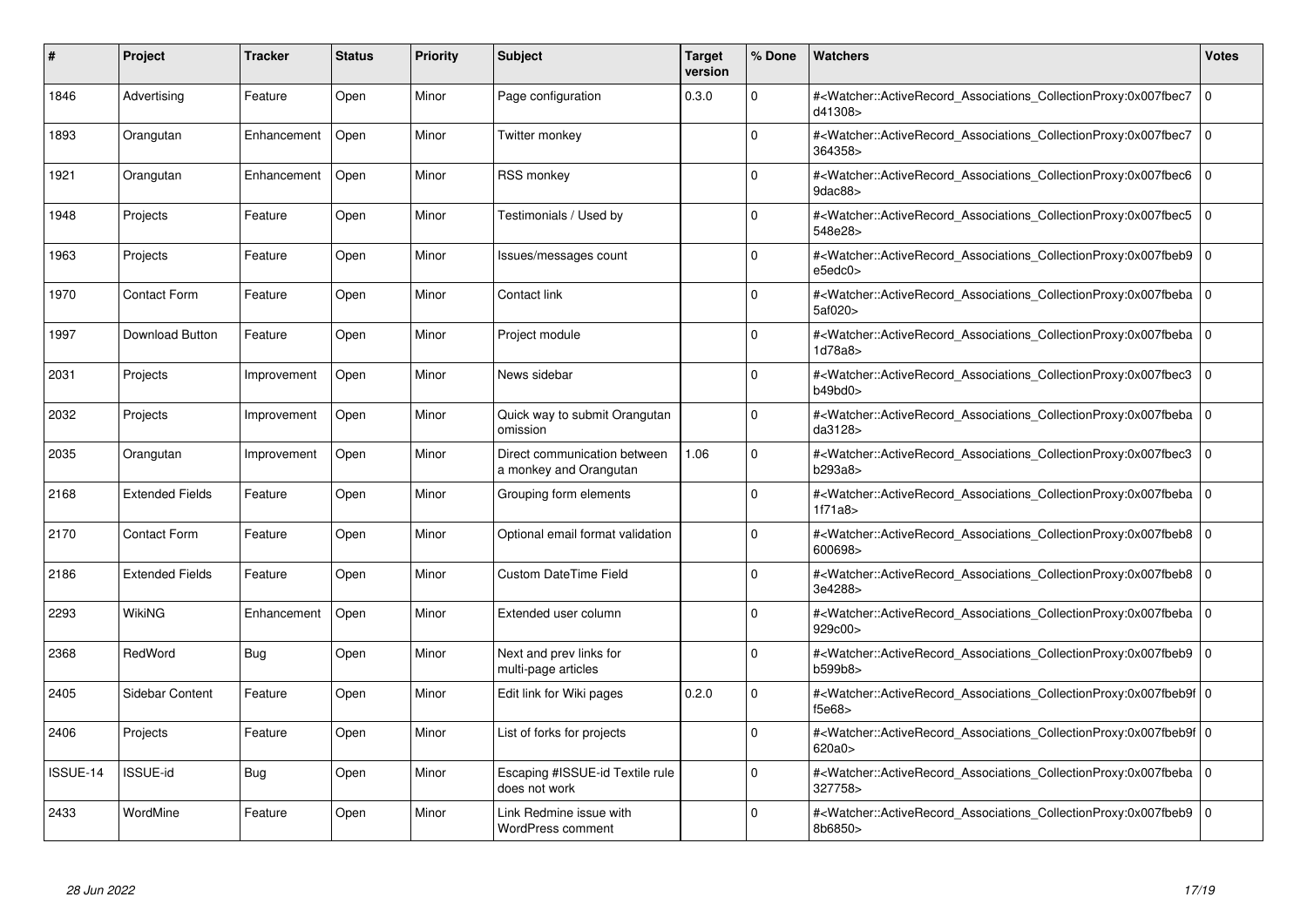| #    | Project                | <b>Tracker</b> | <b>Status</b> | <b>Priority</b> | <b>Subject</b>                                                                           | <b>Target</b><br>version | % Done      | Watchers                                                                                                                                                 | <b>Votes</b> |
|------|------------------------|----------------|---------------|-----------------|------------------------------------------------------------------------------------------|--------------------------|-------------|----------------------------------------------------------------------------------------------------------------------------------------------------------|--------------|
| 215  | Orangutan::Redmin<br>e | Enhancement    | Incomplete    | Minor           | Support issue subject as an<br>answer to the issue questions                             |                          | 0           | # <watcher::activerecord_associations_collectionproxy:0x007fbeb9f 0<br="">111c8</watcher::activerecord_associations_collectionproxy:0x007fbeb9f>         |              |
| 971  | Orangutan::Redmin      | Improvement    | Incomplete    | Minor           | Confirm before taking text as a<br>task/entry description                                |                          | $\Omega$    | # <watcher::activerecord_associations_collectionproxy:0x007fbeb9<br>9b5d50&gt;</watcher::activerecord_associations_collectionproxy:0x007fbeb9<br>        |              |
| 1022 | Orangutan::Redmin<br>e | Feature        | Incomplete    | Minor           | Changing issue status<br>depending on user presence                                      |                          | $\Omega$    | # <watcher::activerecord_associations_collectionproxy:0x007fbec3<br>60cc58</watcher::activerecord_associations_collectionproxy:0x007fbec3<br>            | 0            |
| 1028 | Orangutan              | Feature        | Incomplete    | Minor           | Recognizing English text<br>accidentally entered with<br>different keyboard layout       |                          | $\Omega$    | # <watcher::activerecord_associations_collectionproxy:0x007fbeb9<br>0ee758&gt;</watcher::activerecord_associations_collectionproxy:0x007fbeb9<br>        |              |
| 1104 | Orangutan::Redmin<br>e | Feature        | Incomplete    | Minor           | Automatic overtime tracking                                                              |                          | 0           | # <watcher::activerecord_associations_collectionproxy:0x007fbeba<br>315530&gt;</watcher::activerecord_associations_collectionproxy:0x007fbeba<br>        | l O          |
| 1337 | Orangutan::Redmin<br>e | Feature        | Incomplete    | Minor           | Automatic time tracking                                                                  |                          | $\Omega$    | # <watcher::activerecord_associations_collectionproxy:0x007fbeba 0<br=""  ="">75e628&gt;</watcher::activerecord_associations_collectionproxy:0x007fbeba> |              |
| 1751 | Hooks Manager          | Feature        | Incomplete    | Minor           | Support URL regexps to limit<br>pages                                                    |                          | $\Omega$    | # <watcher::activerecord_associations_collectionproxy:0x007fbeb8<br>8d4e00&gt;</watcher::activerecord_associations_collectionproxy:0x007fbeb8<br>        | 0            |
| 1831 | Projects               | Feature        | Incomplete    | Minor           | Automatically include mail<br>conversations                                              |                          | $\Omega$    | # <watcher::activerecord_associations_collectionproxy:0x007fbeb8<br>381638&gt;</watcher::activerecord_associations_collectionproxy:0x007fbeb8<br>        | l O          |
| 1867 | Projects               | Feature        | Incomplete    | Minor           | <b>Textile draft</b>                                                                     |                          | $\mathbf 0$ | # <watcher::activerecord_associations_collectionproxy:0x007fbeba<br>4608e0&gt;</watcher::activerecord_associations_collectionproxy:0x007fbeba<br>        | l O          |
| 1899 | WikiNG                 | Improvement    | Incomplete    | Minor           | Ignore conditions on preview                                                             |                          | $\Omega$    | # <watcher::activerecord_associations_collectionproxy:0x007fbeb8<br>153870&gt;</watcher::activerecord_associations_collectionproxy:0x007fbeb8<br>        | l O          |
| 1900 | <b>WikiNG</b>          | Feature        | Incomplete    | Minor           | Singe bracket smiley                                                                     |                          | 0           | # <watcher::activerecord_associations_collectionproxy:0x007fbeb9 0<br="">7bbb08&gt;</watcher::activerecord_associations_collectionproxy:0x007fbeb9>      |              |
| 1906 | WikiNG                 | Enhancement    | Incomplete    | Minor           | <b>External Redmine links</b>                                                            |                          | $\mathbf 0$ | # <watcher::activerecord_associations_collectionproxy:0x007fbeba<br>82a9f8&gt;</watcher::activerecord_associations_collectionproxy:0x007fbeba<br>        |              |
| 1907 | WikiNG                 | Feature        | Incomplete    | Minor           | Social links                                                                             |                          | $\Omega$    | # <watcher::activerecord_associations_collectionproxy:0x007fbeb9<br>c0f5d8</watcher::activerecord_associations_collectionproxy:0x007fbeb9<br>            |              |
| 1909 | Orangutan              | Enhancement    | Incomplete    | Minor           | Orangutan::Kayako                                                                        |                          | $\Omega$    | # <watcher::activerecord_associations_collectionproxy:0x007fbeb9 0<br="">d126b0</watcher::activerecord_associations_collectionproxy:0x007fbeb9>          |              |
| 1913 | <b>WikiNG</b>          | Enhancement    | Incomplete    | Minor           | External Debian/Ubuntu bugs                                                              |                          | $\mathbf 0$ | # <watcher::activerecord_associations_collectionproxy:0x007fbeb9 0<br="">b18c38</watcher::activerecord_associations_collectionproxy:0x007fbeb9>          |              |
| 1942 | WikiNG                 | Feature        | Incomplete    | Minor           | Support for target in links                                                              |                          | 0           | # <watcher::activerecord_associations_collectionproxy:0x007fbeb9<br>556188&gt;</watcher::activerecord_associations_collectionproxy:0x007fbeb9<br>        | l O          |
| 1956 | <b>Extended Fields</b> | Feature        | Incomplete    | Minor           | SIP link                                                                                 |                          | 0           | # <watcher::activerecord_associations_collectionproxy:0x007fbeb8 0<br="">38d730&gt;</watcher::activerecord_associations_collectionproxy:0x007fbeb8>      |              |
| 1984 | Subscription           | Feature        | Incomplete    | Minor           | Redirecting back after<br>registration/loginRedirecting<br>back after registration/login |                          | $\mathbf 0$ | # <watcher::activerecord 0<br="" associations="" collectionproxy:0x007fbeb9="">044f78&gt;</watcher::activerecord>                                        |              |
| 1990 | Projects               | Improvement    | Incomplete    | Minor           | anti notificatin spam - fine<br>grained mail distribution                                |                          | $\mathbf 0$ | # <watcher::activerecord associations="" collectionproxy:0x007fbeb8<br="">5ec710&gt;</watcher::activerecord>                                             |              |